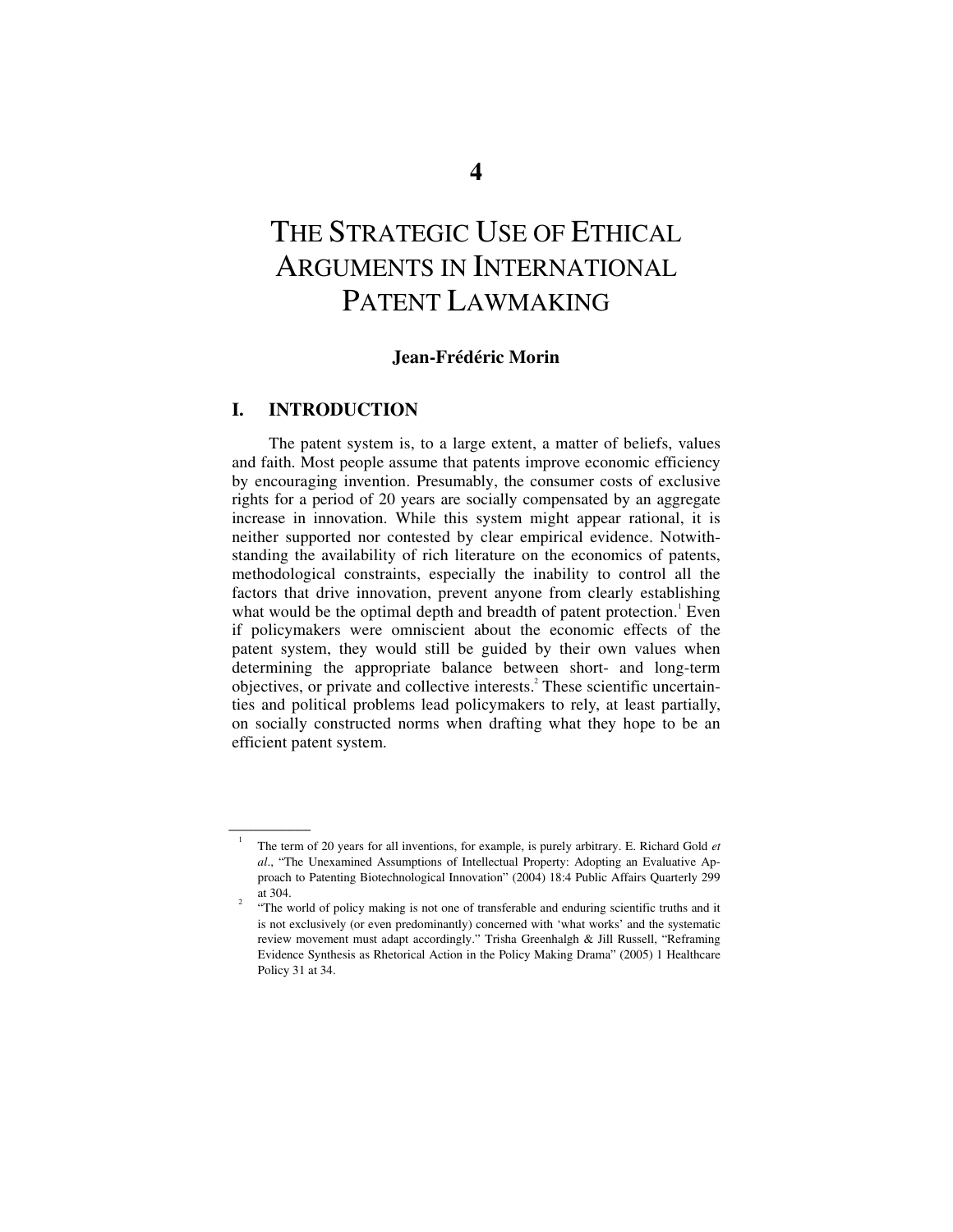Norms are defined by constructivist theorists as standards of appropriate behaviour for actors within a given identity.<sup>3</sup> Because they are socially shared and persistent over time, they structure policy orientation. That being said, they are not perpetual and can be socially constructed or deconstructed through the exercise of framing. Framing is the action of drawing attention to a specific issue, determining how such an issue should be viewed and motivating a specific audience to address the issue.<sup>4</sup> It could delineate the boundaries between good and evil, or more pragmatically, constrain the range of reasonable solutions to a defined problem. Any effective framing "is one which makes favoured ideas seem like common sense, and unfavoured ideas as unthinkable".<sup>5</sup>

To successfully frame an issue, one needs to communicate persuasive messages, including convincing ethical arguments. Ethics does not necessarily bring new information into policy debates but offers a method to weigh existing information and assess, for example, the relative importance of the right to protection and the right to access.<sup>6</sup> In this context, it does not come as a surprise that various stakeholders rely on ethical discourses to promote their favoured norm. This applies even more on the international level, where the economic effects of patent law are less known, and few shared values are firmly established. It is no exaggeration to say, with Graham Dutfield, that "there is a propaganda war going on"7 in international fora.

This chapter examines the rhetorical discourse used by non-state actors to influence international patent law.<sup>8</sup> Following Aristotle, we do not understand the concept of "rhetoric" in a pejorative sense, *i.e*., as if to

<sup>3</sup> Martha Finnemore & Kathryn Sikkink, "International Norm Dynamics and Political Change" (1998) 52:4 International Organization 887 at 891. 4

Framing can accordingly be divided in diagnostic, prognostic and motivational framing. Robert D. Benford & David A. Snow, "Framing Processes and Social Movements: An Overview and Assessment" (2000) 26 Annual Review of Sociology 611 at 615.

Morten Bøås & Desmond McNeill, "Power and Ideas in Multilateral Institutions: Towards an Interpretative Framework" in Mortehn Bøås & Desmond McNeill, eds., *Global Institutions and Development: Framing the World?* (London and New York: Routledge, 2004) at 1. 6

Thomas E. Nelson, Zoe M. Oxley & Rosalee A. Clawson, "Toward a Psychology of Framing Effects" (1997) 19:3 Political Behavior 221. 7

Graham Dutfield, *Intellectual Property Rights, and the Life Science Industries* (Aldershot: Ashgate, 2003) at 21. 8

Non-governmental organizations and industries are two non-state actors that play an increasing role in the construction of social norms. Ariel Colonomos, "Non-State Actors as Moral Entrepreneurs: A Transnational Perspective on Ethics Networks" in Daphné Josselin & William Wallace, eds., *Non State Actors in World Politics* (New York: Palgrave, 2001) 76.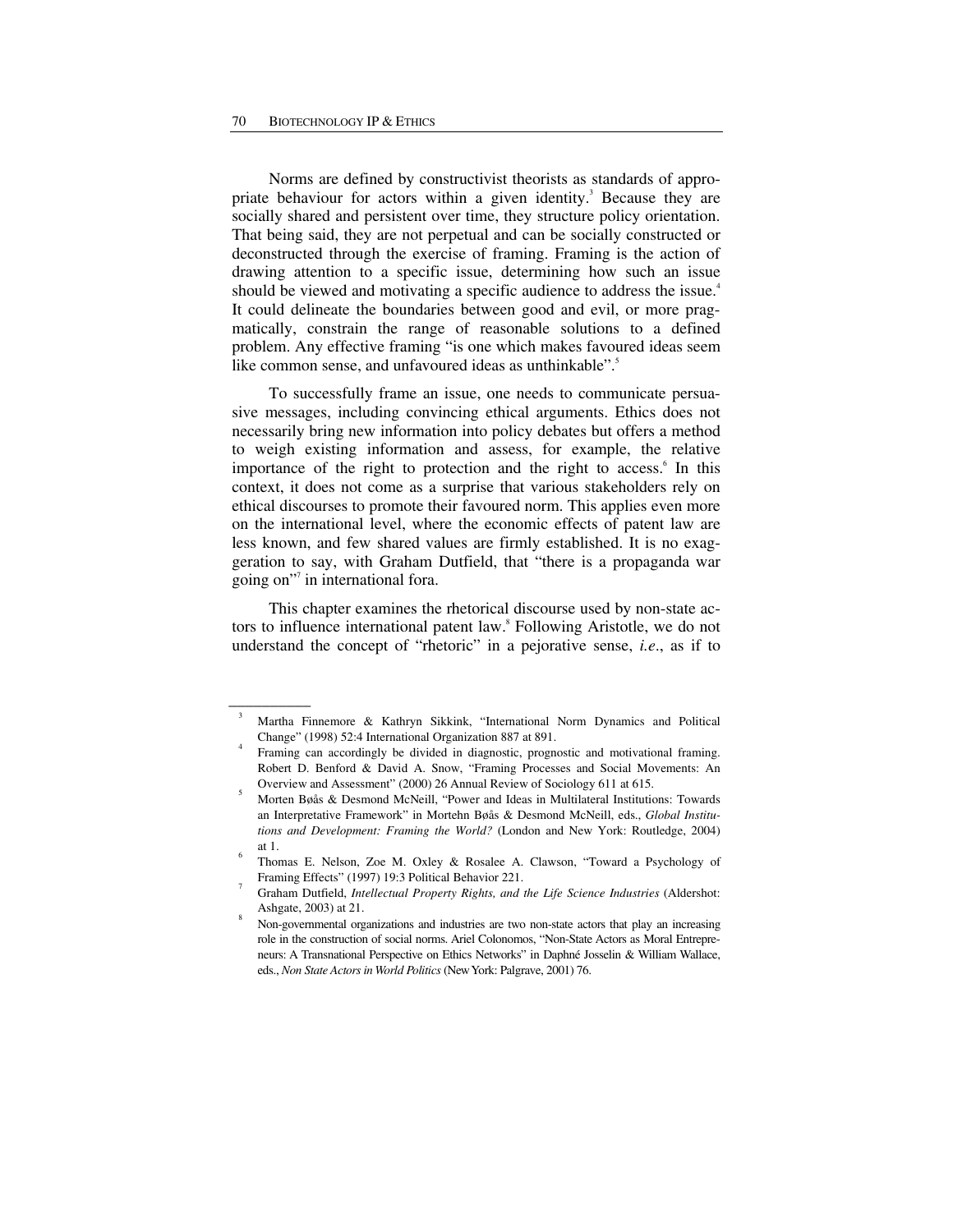imply ungrounded or inaccurate claims.<sup>9</sup> Rather, it refers to an organized set of claims, including ethical assertions, expressed with the objective to convince, frame an issue and eventually construct new social norms.<sup>10</sup> While actors engaged in rhetoric are not prepared to change their own beliefs, the public opinion and policymakers to whom rhetorical discourses are addressed can be convinced by the better argument.<sup>11</sup> Under this perspective, the competition of discourses does not simply reflect antagonistic interests, but is itself a battlefield where conflicts take place.<sup>12</sup> In the legitimacy war, ethical arguments can be effectively employed for tactical purposes.

Of course, the ability to frame an issue might not be the main indicator of the influence which a non-state actor has over international patent lawmaking. Power calculated in terms of human and financial resources or in terms of personal connections with the political elite arguably remains the main indicator. For Stephen Gill and David Law, "pure persuasion is very rare, since normally the access to knowledge and funds is unequal".<sup>13</sup> Some actors might be privileged enough to finance studies, organize demonstrations and coordinate campaigns that can positively influence the quality and dissemination of their rhetorical discourse. Nevertheless, as Susan Sell and Aseem Prakash established, the actors who favour a strengthening of international patent standards (mainly the

<sup>&</sup>quot;The roots of argumentation theory lie in Aristotle's philosophical treatises on analytic (logical argument using premises based on certain knowledge), dialectic (debating moves to argue for and against a standpoint) and rhetoric (influencing by reference to laws, documents, *etc*. or by appeal to emotions, authority or previously acceded premises). Most modern day scientists (including those in the evidence-based medicine movement) hold that rationality is restricted to analytic argument." Trisha Greenhalgh & Jill Russell, "Reframing Evidence Synthesis as Rhetorical Action in the Policy Making Drama" (2005) 1 Healthcare Policy 31 at 35. See also Aristotle, *Rhetoric*, Book 1, c. 1, available online: Iowa State University Public Homepage Web Server <http://www.public.iastate.edu/~honeyl/

Rhetoric/oneindex.html>.<br>
10 Frank Schimmelfennig, "The Community Trap: Liberal Norms, Rhetorical Action, and the

Eastern Enlargement of the European Union" (2001) 55 International Organization 47 at 48. 11 Thomas Risse, "Let's Argue! Communicative Action in World Politics" (2000) 54 International Organization 1 at 9. This does not exclude the possibility that an actor engaged in rhetorical discourse may change his or her own beliefs. While rhetorical claims are often guided by material interest, the perception of one's interest depends on one's own normative

frame.<br><sup>12</sup> "Discourses are expected to be structured largely in terms of binary oppositions ... that, far from being neutral, establish a relation of power such that one element in the binary is privileged." Jennifer Milliken, "The Study of Discourse in International Relations: A Critique of

Research and Methods" (1999) 5 Eur. J. Int'l Rel. 225 at 229.<br>Stephen Gill & David Law, *The Global Political Economy: Perspectives, Problems, and Policies* (New York: Harvester Wheatsheaf, 1988) at 71-72.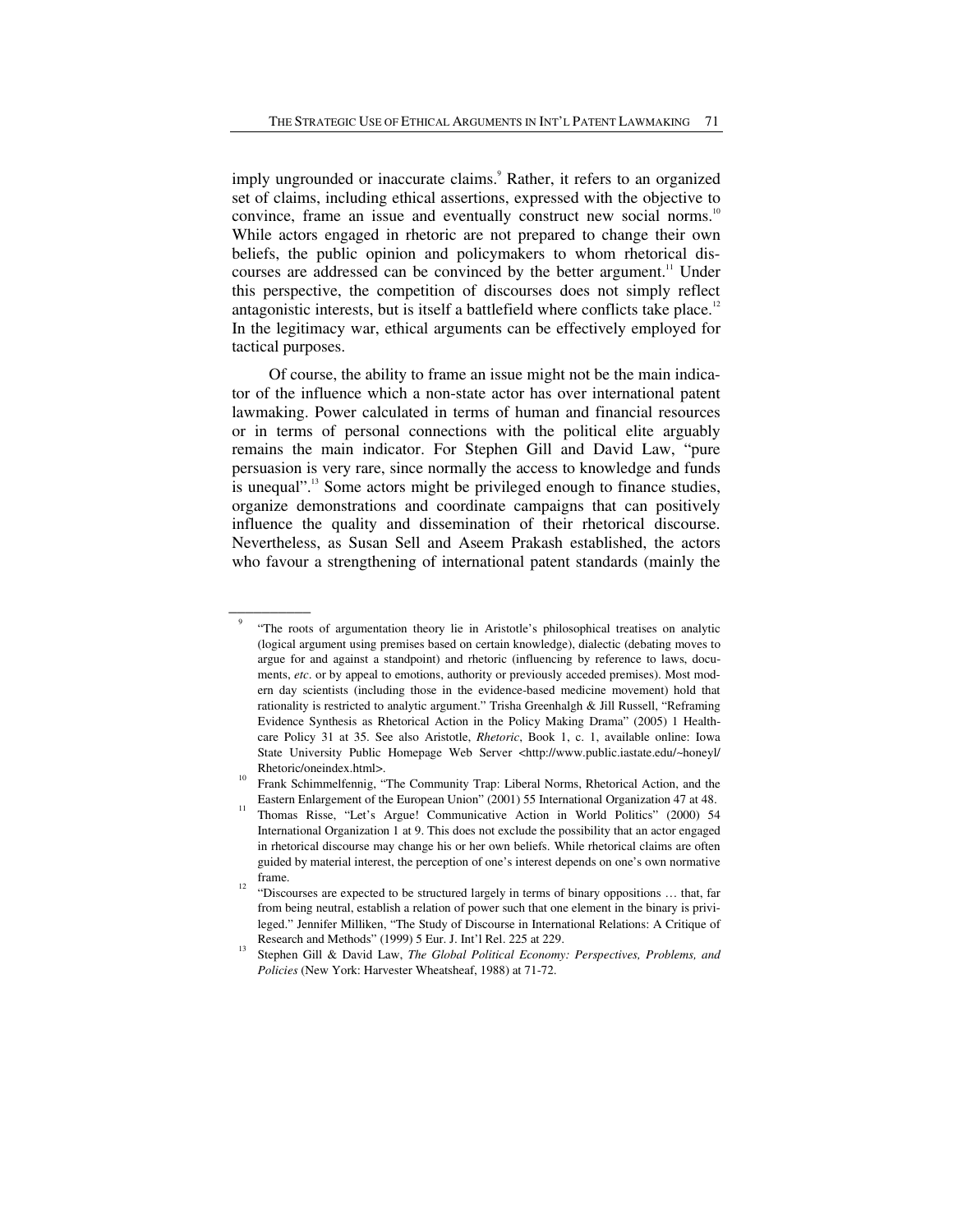transnational corporations) as well as those who advocate greater flexibility (mainly non-governmental organizations) have sufficient material capacities and connections to influence policy debate over international patent law through their ideas and discourse.

This chapter does not ask which rhetorical discourse is the most accurate when confronted with empirical evidence. In the economy of discourse, the value of an assertion is not gauged by its truth but by its capacity for circulation among actors, for giving the impression of truth and for establishing power relations.<sup>14</sup> Thus, this chapter analyzes major competing discourses related to international patent law by studying their normative foundations, their evolution and their policy outcomes. It suggests that challenging discourses that successfully contribute to the establishment of norms do not promote radically new ideas but reinterpret existing core ethical claims of the dominant discourse. New framings need to resonate with existing belief systems.

The next part of this chapter (section II) briefly outlines the evolution of key discourses in the history of the international patent regime. The part thereafter (section III) focuses more specifically on the clash of two forms of proprietarian visions at the TRIPs Council, especially in regard to the biodiversity debate. Section IV discusses references to fairness in the debate over access to medicine in developing countries. This will lead to concluding remarks in section V that explain the effectiveness of some discourses over others in framing international patent debates.

# **II. DISCOURSES IN THE INTERNATIONAL PATENT REGIME**

"It is probable enough that the patent laws will be abolished ere long" hopefully predicted *The Economist* in June 1869.<sup>15</sup> Today, this prediction seems quite odd. Not only have patent systems been adopted around the world, but the few people who dare to advocate the complete abolishment of patent laws are perceived, at best, as eccentrics. The apparent unanimity about the future of patent laws today thus contrasts sharply with raging debates of the third quarter of the 19th century. At that time, the international effects of patent laws were starting to be seriously

See Michel Foucault, *Power/Knowledge: Selected Interviews and Other Writings, 1972-1977* (New York: Pantheon Books, 1980).<br>Quoted in Graham Dutfield, *Intellectual Property Rights, and the Life Science Industries* 

<sup>(</sup>Aldershot: Ashgate, 2003) at 49.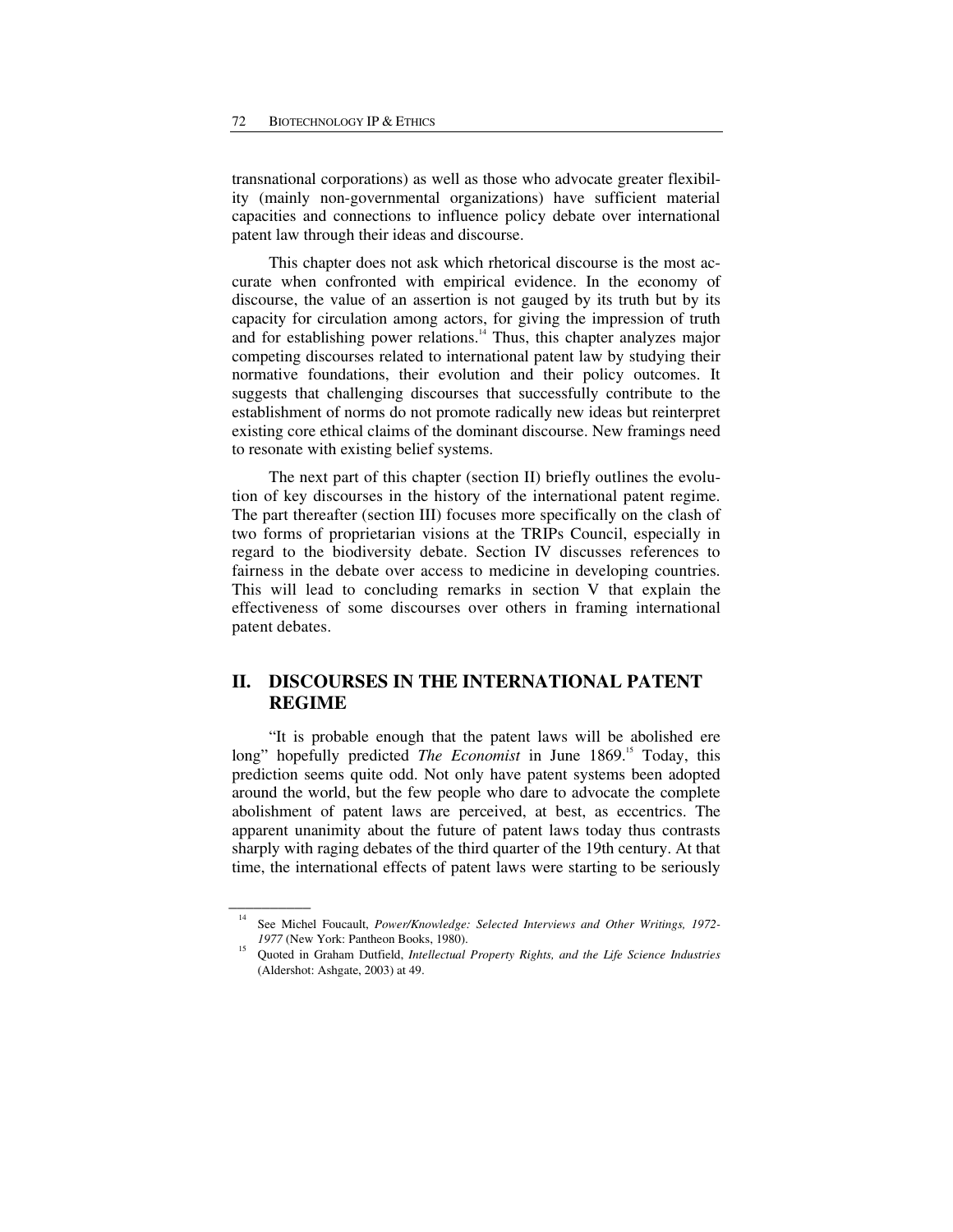questioned and criticized despite the fact that they had already been in force for centuries in some countries.

At the peak of the period known as the First Globalization, international trade was a driving motor for world economy. The editors of *The Economist*, as many other free trade advocates, criticized patents as an outdated system, a reminiscence of the mercantilist system. They argued that patent laws were protectionist measures against foreign competition.<sup>16</sup> In the name of free trade, they condemned patents as unjustified interventionism by individual states. Particularly receptive to this liberal discourse, Switzerland rejected the introduction of a patent system, and the Netherlands abolished the system it had already established.

The two classical discourses that underpin modern patent law since the 17th century were revitalized to respond to these liberal claims. The first, often called proprietarianism, considers that the protection of private property should be a priority that comes before any other policy objective.17 Its radical version is inspired by John Locke's labour justification for property. It puts forth that private property of one's own creation is a natural right which, in that respect, should be protected from state intervention. Lysander Spooner, an icon of radical proprietarianism of the 19th century, even argued for absolute and perpetual patents: "If men have a natural right of property, in their intellectual productions, it follows, of necessity, that that right continues at least during life."<sup>18</sup>

The second classical discourse that responded to liberal claims was utilitarianism.19 On the one hand, it recognized that patents are policy tools that need to be balanced with other public objectives, including free competition. On the other hand, it postulated that their social benefits, in terms of innovation and dissemination of knowledge, exceeded the social costs. This is the argument made in 1848 by John Stuart Mill in his defence of the patent system: "An exclusive privilege, of temporary duration is preferable [as a means of stimulating invention] because the reward conferred by it depends upon the invention's being found useful,

<sup>&</sup>lt;sup>16</sup> For example, until 1836, only American citizens were allowed to be granted an American patent. Fritz Machlup & Edith Penrose, "The Patent Controversy in the Nineteenth Century" (1950) 10 The Journal of Economic History 1 at 3-5.<br>Peter Drahos, *A Philosophy of Intellectual Property* (Dartmouth: Aldershot, 1996) at 41-68

and 200-201. 18 Lysander Spooner, *The Law of Intellectual Property or an Essay on the Right of Authors* 

*and Inventors to a Perpetual Property in their Ideas* (Boston: Bela Marsh, 1855), online: Lysander Spooner <http://www.lysanderspooner.org/bib\_new.htm>.

Peter Drahos, *A Philosophy of Intellectual Property* (Dartmouth: Aldershot, 1996) at 213-23.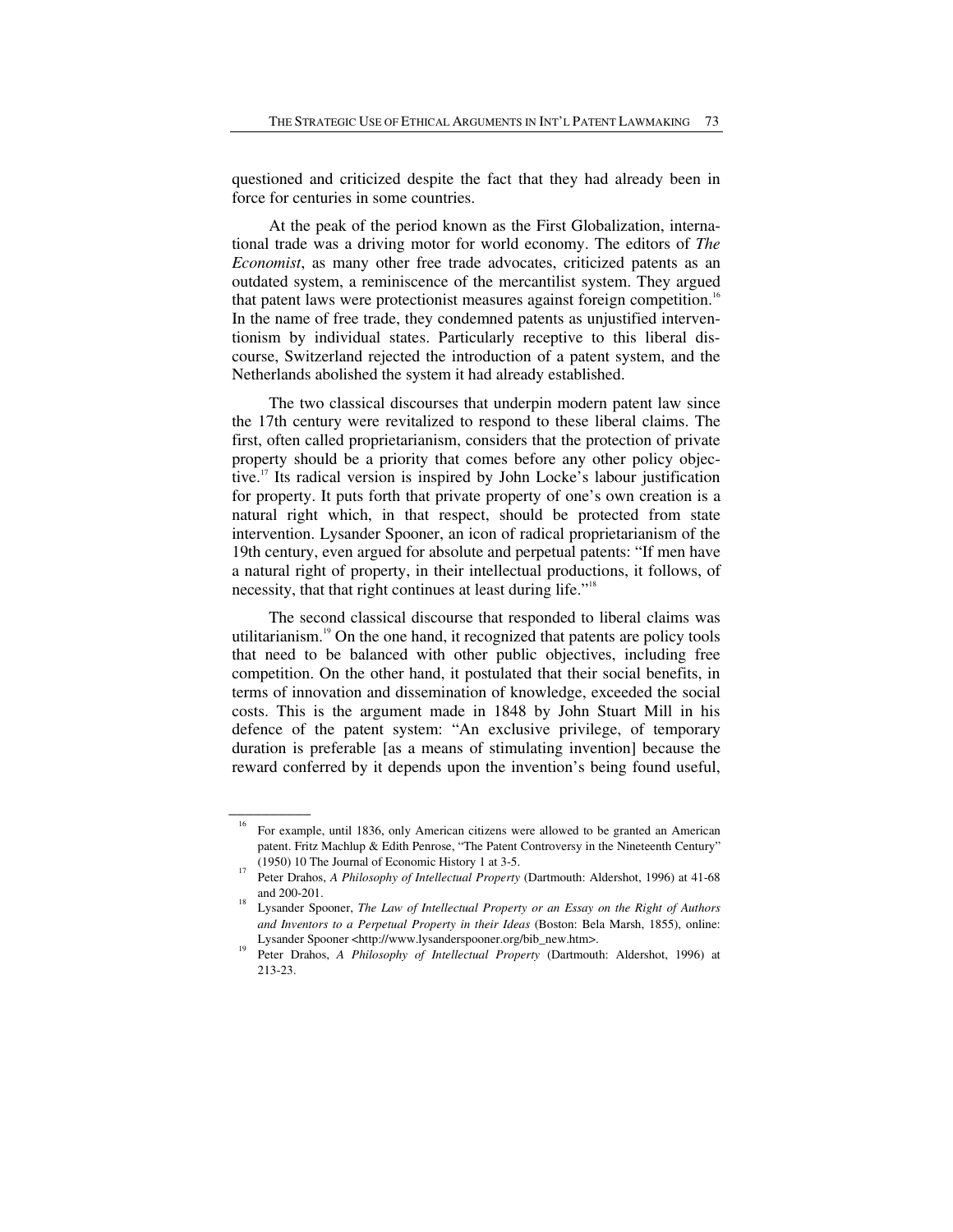and the greater the usefulness, the greater the reward."<sup>20</sup> Although utilitarianism might appear as less ideologically driven than proprietarianism, it was also based on hypothetical beliefs, such as the assumption that innovation is an individual and independent process primarily driven by material rewards.

The revitalization of proprietarianism and utilitarianism probably did less to convince free trade advocates than did the adoption of the first multilateral treaty on patent law. The 1883 Paris Convention made domestic patents more tolerable by prohibiting certain protectionist measures and opportunistic behaviours. Among other things, article 2 provides that foreigners shall enjoy the same advantages as those granted to nationals, and article 5(1) specifies that the importation of the patented products shall not entail forfeiture of the patent. By setting up a minimum level playing field for international competition, the Paris Convention contributed to mitigating debates about the preservation of national patent systems.

With the decline of international trade in the first half of the 20th century, debates on international patents became less controversial. Patents were internationally perceived as a technical rather than an ideological subject matter, interesting only a restricted number of specialists. This lull allowed the creation of a cohesive epistemic community in developed countries. An epistemic community could be defined as "a network of professionals with recognized expertise and competence in a particular domain and an authoritative claim to policy-relevant knowledge within that domain".<sup>21</sup> This capacity to produce authoritative claims, that Pierre Bourdieu would call symbolic capital, is a significant source of power. $^{22}$  In the patent regime, the dominant epistemic community is the closed and restricted circle of patent attorneys, agents, examiners and civil servants specialized in the technical, complex and obscure field of patent law. They share a common legal culture, including a technical language and general positive feelings about the established laws and institutions that provide the framework for their professions. As Susan Sell observed, they are "socialized to promote the protection of IP, and uphold the

<sup>20</sup> John Stuart Mill, *Principles of Political Economy with Some of Their Applications to Social Philosophy* (Indianapolis: Hackett Pub., 2004) at 25.<br><sup>21</sup> Peter M. Haas, "Epistemic Communities and International Policy Coordination" in Peter M.

Haas, ed., *Knowledge, Power, and International Policy Coordination* (Columbia: University of South Carolina, 1996) at 3. On the patent community, see Marney L. Cheek, "The Limits of Informal Regulatory Cooperation in International Affairs: A Review of the Global Intel-

lectual Property Regime" (2001) 33 Geo. Wash. Int'l L. Rev*.* 277. 22 Pierre Bourdieu, *Ce que parler veut dire: l'économie des échanges linguistiques* (Paris: Fayard, 1982) at 68.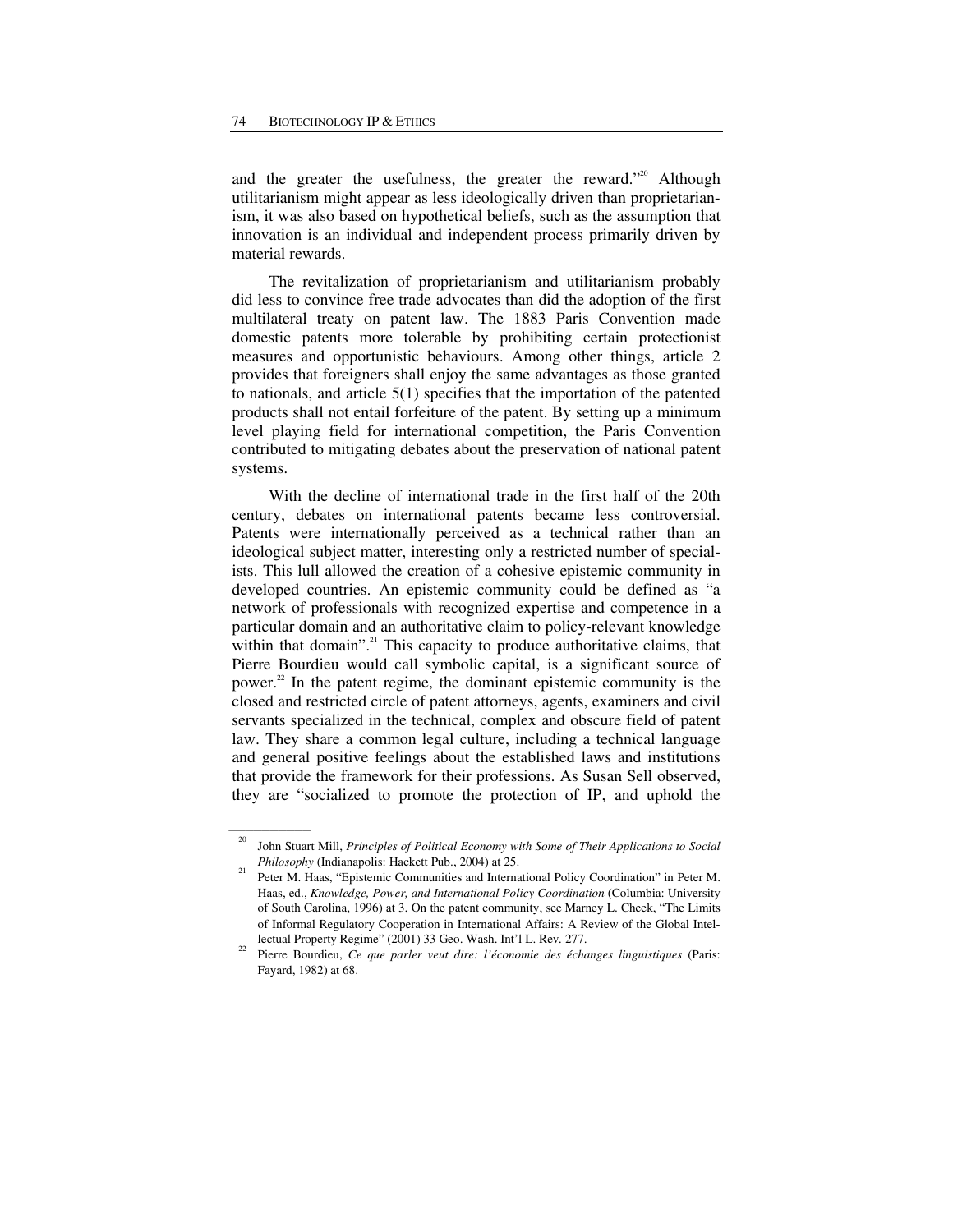ideology of private property rights".<sup>23</sup> Although other actors, such as scientists and consumers, were also interested in patent law and may have had different views, they did not have recognized expertise and institutionalized influence. To a certain extent, patent law "is reminiscent of the Catholic Church when the Bible was exclusively in Latin: IP lawyers are privileged purveyors of expertise as was the Latin-trained clergy".<sup>24</sup> Governments rely on these experts to translate the complexities of patent law into policy options. As a result, the patent community's discourse has been internalized in most developed countries' administrations and, arguably, by the World Intellectual Property Organization's bureaucracy. Their ideas, allegedly more technical than ideological, have been institutionalized in social norms and became conventional wisdom.

Starting in the 1970s, when the ratio of world trade to world GDP reached the level of that at the end of the 19th century, international patent law became once again a controversial issue. Developing countries were calling for a New International Economic Order that would be a radical departure from what they perceived as a structural deterioration of the terms of trade. Supported by the United Nations Conference on Trade and Development and later by a number of transnational non-governmental organizations ("NGOs"), they argued that the national treatment principle of the Paris Convention hides an institutionalized strengthening of stronger countries at the expense of weaker countries.<sup>25</sup> To ensure that the two groups of countries could compete on the same level in world markets, a differentiated treatment would be needed for countries that are structurally disadvantaged.

From 1970 to 1980, international negotiations on patent law avoided major confrontational debates by focusing on procedural rather than substantial issues. The Patent Cooperation Treaty (1970), the Strasbourg Agreement (1971) and the Budapest Treaty (1977) were successfully adopted. However, the revision of the Paris Convention initiated in 1980 revealed fundamental disagreements between developed and developing countries.

At that time, the U.S. trade deficit was reaching an unprecedented peak, which was seen as a manifestation of the alleged decline of the U.S. hegemony. A number of transnational corporations blamed counterfeiting

<sup>23</sup> Susan Sell, *Private Power, Public Law: The Globalization of Intellectual Property Rights* (New York: Cambridge University Press, 2003) at 99. 24 *Ibid.* 25 United Nations Conference on Trade and Development, *Le rôle du système des brevets dans* 

*le transfert des techniques aux pays en voie de développement*. TD/AC.11/19/Rev.1 (1975) at 51.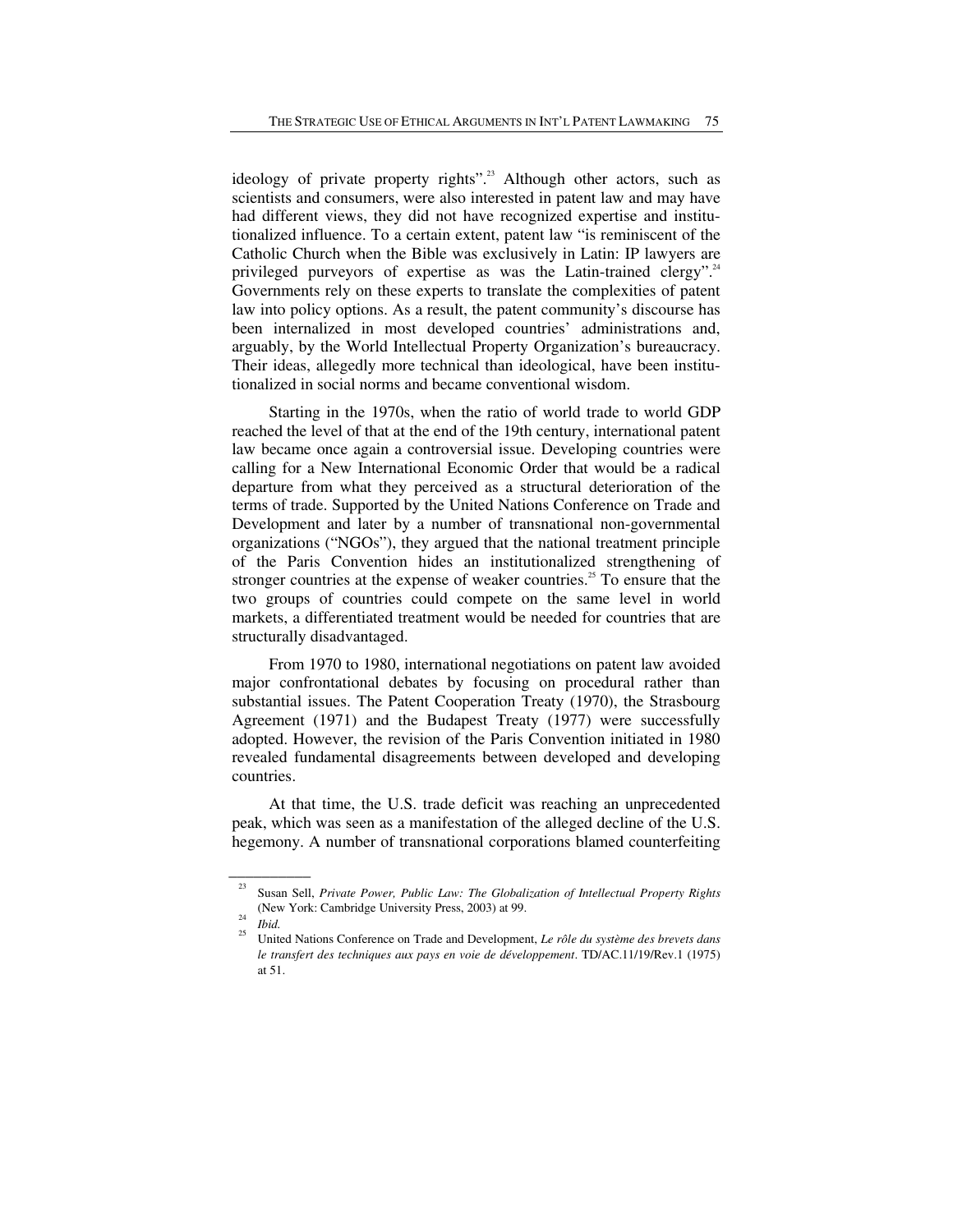activities in foreign countries for the loss in U.S. competitiveness. This is what the former chairman and president of Pfizer International Barry MacTaggart did when he published an op-ed in the *New York Times* in 1982:

In recent days many people have been shocked that Japanese businessmen might have stolen computer secrets from IBM. The allegations are the latest twist in the tense worldwide struggle for technological supremacy, but few businessmen, especially those involved in high-technology, research-based industries, can be very surprised. … It is in acquiring the knowledge to make new products — computers, pharmaceuticals, telecommunications equipment, chemicals and others — that American companies have been so good. And it is this knowledge that is being stolen by the denial of patent rights. $26$ 

In order to quantify the effect of counterfeiting activities on U.S. competitiveness, the International Trade Commission ("ITC") conducted its own study in 1988. It estimated annual intellectual property losses at \$23 billion for 432 corporations alone, representing 16 per cent of U.S. trade deficit.<sup>2</sup> Although the methodology used by the ITC was later criticized, the Reagan administration came to the conclusion that there was a direct link between foreign practices and U.S. trade woes. $28$  As Susan Sell observed, this normative linkage was appealing for policymakers, since they "were spared the arduous task of evaluating the extent to which US trade problems were the product of either its own or its firms' bad choices".<sup>29</sup> Thus, when Clayton Yeutter was appointed United States Trade Representative ("USTR") by Ronald Reagan, he realized that patent protection in foreign countries had become an unavoidable priority of his agenda:

When I left government with the Ford Administration in 1977, we were not talking about intellectual property at all. … But when I came back into the government a little over two years ago, everybody was talking about the piracy that exists around the world in intellectual property and the need to do something about it. $\overline{3}$ 

<sup>&</sup>lt;sup>26</sup> Barry MacTaggart, "Stealing from the Mind" *The New York Times* (July 9, 1982) A25.<br><sup>27</sup> U.S., International Trade Commission, *Foreign Protection of Intellectual Property Rights and Its Effect on US Industry and Trade — Report to the US Trade Representative (*Investigation No. 332-245, Publication No. 2065) (Washington: International Trade Commission, 1988) viii. 28 Harvey J. Winter, "A View From the US State Department" in Charls E. Walker & Mark A.

Bloomfield, eds., *Intellectual Property Rights and Capital Formation in the Next Decade* (Lanham: University Press of America, 1988) at 101.<br>Susan Sell, *Private Power, Public Law: The Globalization of Intellectual Property Rights* 

<sup>(</sup>New York: Cambridge University Press, 2003) at 50.<br>Clayton Yeutter, "Negotiating Intellectual Property Rights Protection" in Charls E. Walker & Mark A. Bloomfield, eds., *Intellectual Property Rights and Capital Formation in the Next Decade* (Lanham: University Press of America, 1988) at 110.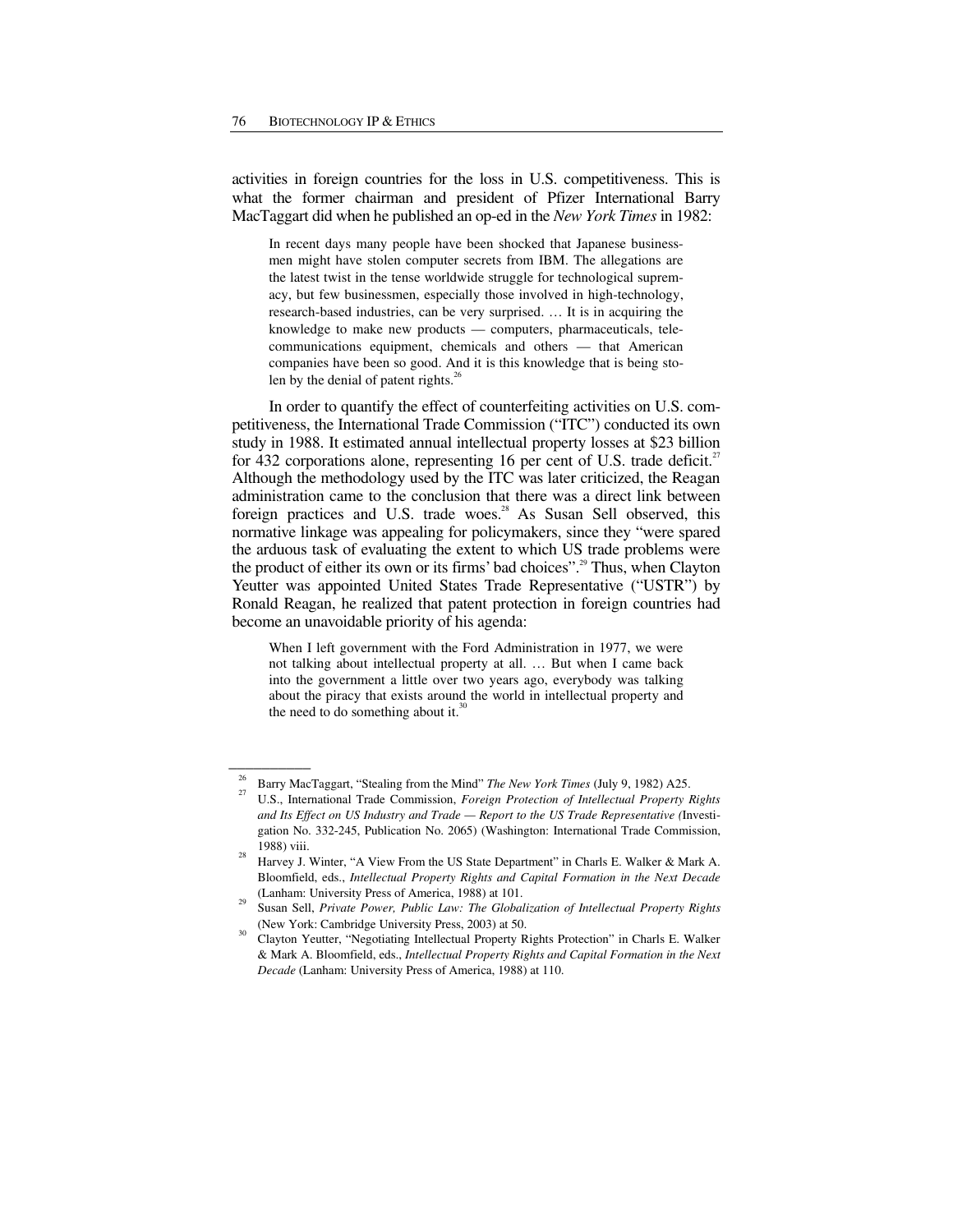Transnational corporations did more than simply convince the U.S. government that American competitiveness was directly linked to international patent law. With the objective of launching negotiations for a broad and extensive agreement on intellectual property, they also convinced other key developed countries. Initially, both the European Community and Japan advocated a modest project of establishing a counterfeiting code and opted to strategically minimize conflicts with developing countries on the sensitive issue of agricultural subsidies. To counter this initial lack of enthusiasm, 12 transnational corporations united their voices and created the Intellectual Property Committee ("IPC"). As James Enyart from Monsanto revealed, "once created, the first task of the IPC was to repeat the missionary work we did in the US in the early days [but] this time with the industrial associations of Europe and Japan to convince them that a code was possible".<sup>31</sup> According to Carol Bilzi, a lobbyist on intellectual property issues, the IPC mission succeeds in coordinating the positions of developed countries:

Largely as a result of private sector involvement, the area of intellectual property has evolved in the Uruguay Round from an obscure issue that was not widely recognized as a proper topic for the GATT prior to the September 1986 Punta del Este meeting to one of the most significant and closely watched issues in the Round.<sup>3</sup>

The Uruguay Round led to the adoption in 1994 of the *Agreement on Trade-Related Aspects of Intellectual Property Rights* ("TRIPs") as one of the WTO agreements. When compared with the Paris Convention, it provided detailed and restrictive rules on patent law. The fact that it was adopted under the umbrella of an organization devoted to world free trade "legalizes the marriage of convenience of trade law with IP law at an international level".<sup>33</sup>

While transnational corporations did not themselves negotiate the TRIPs, they certainly act as "norm entrepreneurs", in the sense that they construct the initial cognitive framing of "issues by using language that names, interprets and dramatizes them".<sup>34</sup> They convince a critical mass of states (norm leaders) that embrace and institutionalize their frame. This is

<sup>&</sup>lt;sup>31</sup> James R. Enyart, "A GATT Intellectual Property Code" (1990) 25 Les Nouvelles 53 at 54. Carol J. Bilzi, "Toward an Intellectual Property Agreement in the GATT: View from the Private Sector" (1989) 19 Ga. J. Int'l & Comp. L. 343.<br><sup>33</sup> Robert M. Sherwood & Carlos A. Primo Braga, *Intellectual Property, Trade, and Economic* 

*Development: A Road Map for the FTAA Negotiations* (Miami: North-South Center, 1996)

at 4. 34 Martha Finnemore & Kathryn Sikkink, "International Norm Dynamics and Political Change" (1998) 52:4 International Organization 887 at 897.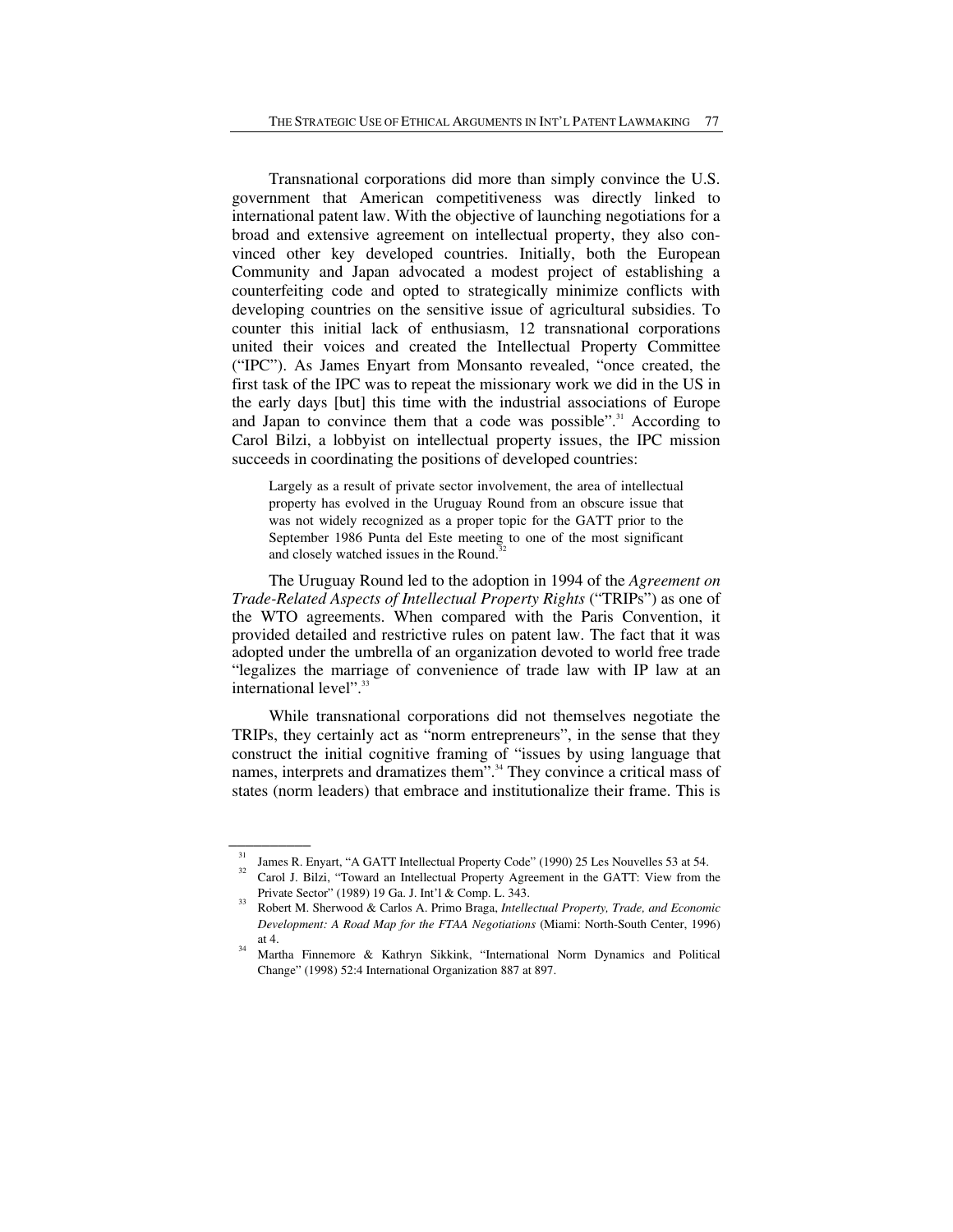exactly how James Enyart, from Monsanto, perceived the contribution of industry to the negotiation of the TRIPs:

Industry has identified a major problem in international trade. It crafted a solution, reduced it to a concrete proposal and sold it to our own and other governments. … The industries and traders of world commerce have played simultaneously the role of patients, the diagnosticians and the prescribing physicians.<sup>3</sup>

Transnational corporations are not the only non-state actors involved in current international negotiations on patent law. During the last decade, an increasing number of NGOs have also acted as norm entrepreneurs in the patent regime. Contrary to transnational corporations, they generally benefit from a favourable predisposition (justified or not) in public opinion. They are often seen as carrying a moral authority and they are (wrongly or not) less suspected of promoting private interests.<sup>36</sup> Many of them, including the International Centre for Trade and Sustainable Development, Oxfam and Third World Network, finance research on specific issues, publish books and specialized newsletters, draft detailed model law, organize training sessions for negotiators or lead targeted campaigns during electoral periods. One of their claimed successes was the adoption of the 2001 Doha Declaration on Public Health, which recognized that the TRIPs Agreement can be interpreted and implemented in a manner supportive of the WTO members' right to promote access to medicines. According to Ellen't Hoen, from Médecins sans frontières ("MSF"), NGOs were the first to normatively link the TRIPs Agreement and the HIV/AIDS crisis:

The first international meeting specifically on the use of compulsory licensing to increase access to AIDS medicines took place in March 1999 at the Palais des Nations in Geneva and was organized by Consumer Project on Technology, Health Action International and MSF. Later that year, the same group of NGOs organized the Amsterdam Conference on Increasing Access to Essential Drugs in a Globalized Economy, which brought together 350 participants from 50 countries on the eve of the Seattle WTO ministerial conference.<sup>37</sup>

To articulate effective rhetorical discourses, both transnational corporations and NGOs had to do much more than impart their favoured norms to key negotiators. Justifying "selfish interests on the basis of

<sup>&</sup>lt;sup>35</sup> James R. Enyart, "A GATT Intellectual Property Code" (1990) 25 Les Nouvelles 53 at 56.<br><sup>36</sup> Thomas Risse, "Let's Argue! Communicative Action in World Politics" (2000)

<sup>54</sup> International Organization 1 at 22.<br>57 Ellen't Hoen, "Public Health and International Law: TRIPS, Pharmaceutical Patents, and

Access to Essential Medicines: A Long Way from Seattle to Doha" (2002) 3 Chicago J. Int'l L. 27 at 33.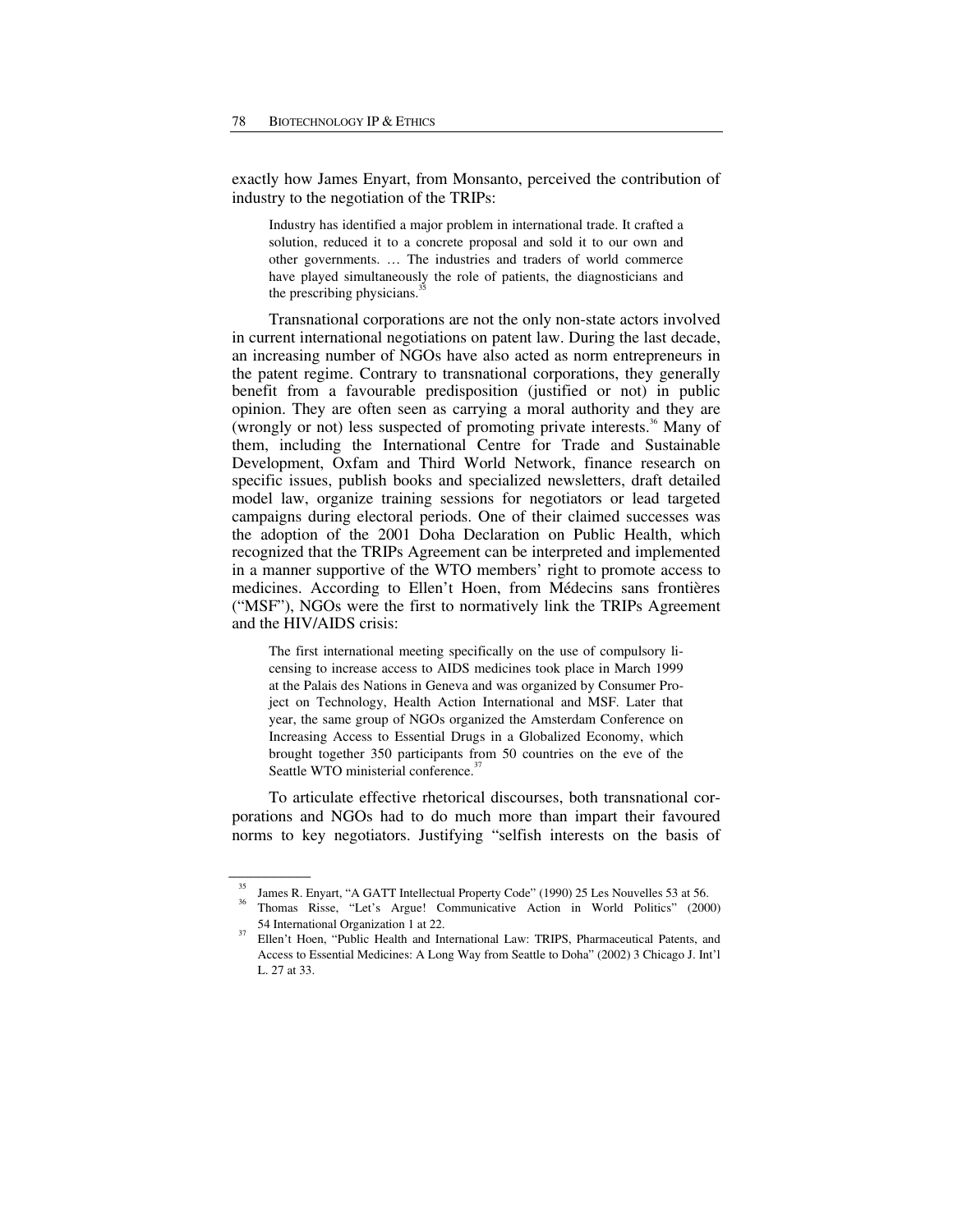egoistical reasons is nearly impossible in the public sphere".<sup>38</sup> Transnational corporations would not have been convincing about the need to raise international patent standards simply by relying on the need of developed countries to redress their trade deficit. Similarly, NGOs could justify an interpretative declaration recognizing policy space for public health simply by underlining the interest of developing countries for technological transfers. Every stakeholder of the patent regime who wants to frame his or her ideas as solutions to policy problems must translate his or her material interests into the language of universalistic values or commonly accepted norms. As the next section will show, one of these values used in rhetorical discourses, both by the advocates and opponents of strong international standard, is the respect for property rights.

### **III. THE CLASH OF PROPRIETARIANISMS**

During the Uruguay Round, advocates of strong international standards could hardly rely on utilitarian discourse as they did during the 19th century. Contrary to the Paris Convention, which was initially negotiated between countries sharing a similar level of development, the TRIPs negotiation involved low-income countries for whom the costs of exclusive rights could obviously not be compensated by an increase in domestic innovation. Comparatively, "the logic of Locke's labour theory of property is more universal".<sup>3</sup>

Proprietarianism offers not only a universal scope, but also major strategic implications. As noted by Richard Gold, "the conception of property as having absolute dominion, although supplanted, continues to inform our understanding of how property rights interact with other rights".<sup>40</sup> The holder of a property right is seen as being entitled to do anything with respect to his or her property, unless specifically prohibited to protect public interests. The burden of persuasion is then automatically reversed. It is the third parties that have to demonstrate that these public interests are sufficiently strong to justify restriction to property rights.<sup>41</sup>

<sup>&</sup>lt;sup>38</sup> Thomas Risse, "Let's Argue! Communicative Action in World Politics" (2000) 54 International Organization 1 at 22. 39 Edwin Cameron, "Patents and Public Health: Principle, Politics and Paradox" in David

Vaver, ed., *Intellectual Property Rights: Major Writings (Critical Concepts in Law)* (London & New York : Routledge, 2005) at 443.<br>Richard Gold, "Owning our Bodies: An Examination of Property Law and Biotechnology"

<sup>(1995) 32</sup> San Diego L. Rev. 1167 at 1230.<br>Joseph William Singer, "Sovereignty and Property" (1991) 86 Nw. U.L. Rev. 1.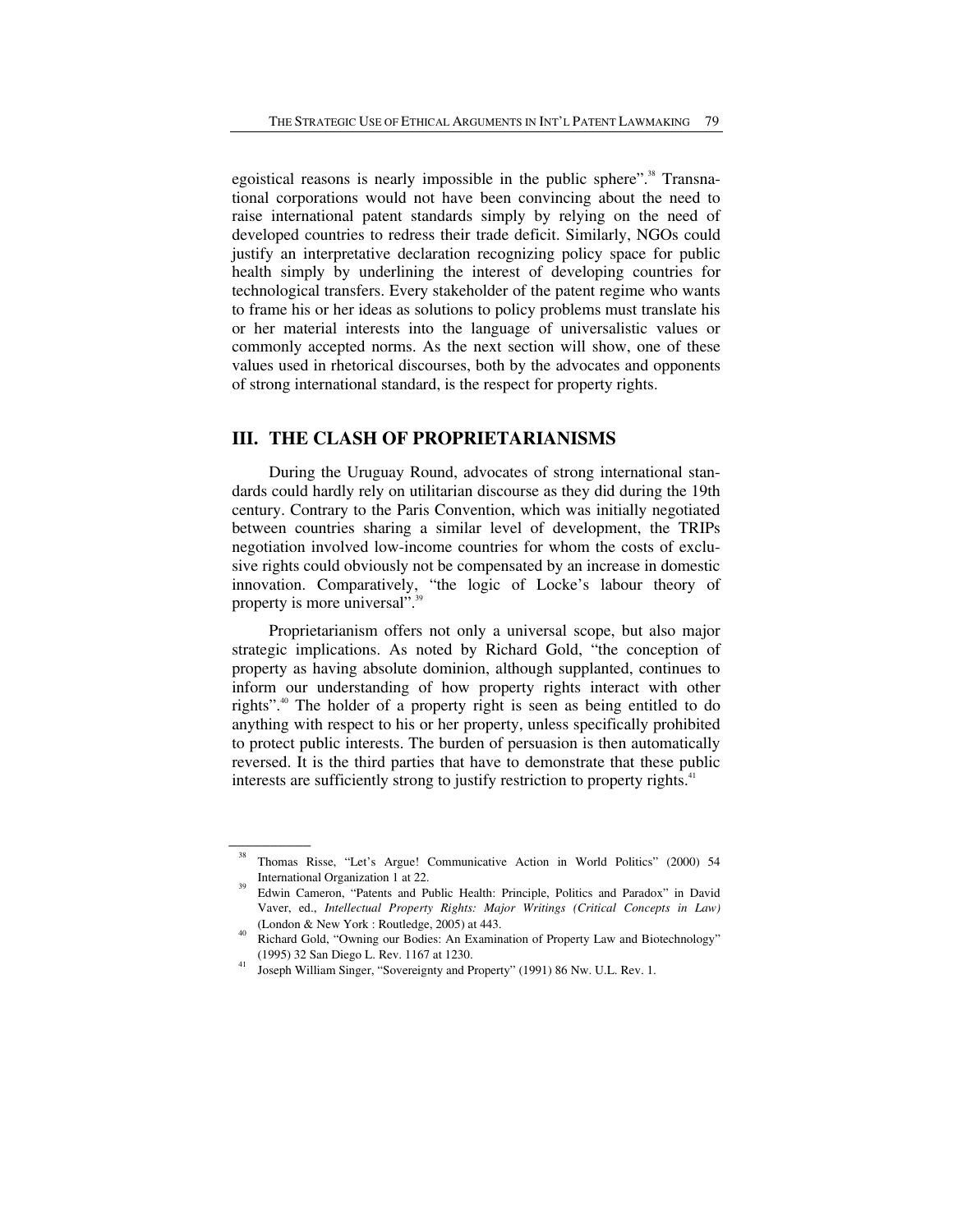Considering these strategic advantages of proprietarianism, it is not surprising that, during the Uruguay Round, the patent community of developed countries relied more on propertarianism than on utilitarianism.<sup>42</sup> This is how a similar discourse that was used at the end of the 19th century against the criticism of free-trade advocates was paradoxically used one century later to support the TRIPs Agreement as a pillar of global liberalization. Like its predecessor, the contemporary version of proprietarianism elevates the goal of the protected private property above other public policy considerations. Owen Lippert from the Fraser Institute, a Canadian think tank advocating for free markets and free trade, offers a good example. With other contemporary advocates of liberalization, he portrays the intellectual property right as a fundamental right:

The power of convention is such that even though intellectual property rights may not have begun as property rights, they have evolved towards that identity. That is that their nature as property rights has been discovered gradually over time. This begs the question what then are rights? Simply put, they are protections of behaviour and property which a society decides at some point to place outside of a cost to benefit analysis.<sup>4</sup>

Contrary to the radical version of proprietarianism, the contemporary discourse rarely refers explicitly to natural law to justify the primacy of property right protection over other public issues. It rather considers that the protection of private property is a precondition for a liberal economic order.<sup>44</sup> Since no invention could be marketed or shared before being first invented and owned, they elevate the goal of private property protection above those of pure free trade and access to technology. Patents become "the heart and core of property rights, and once they are destroyed, the destruction of all other rights will follow automatically, as a brief postscript".<sup>45</sup> Thus, according to Barry MacTaggart from Pfizer, countries committed to liberalism and benefiting from the global liberal order should embrace a uniform conception of property right protection:

<sup>&</sup>lt;sup>42</sup> Samuel Oddi, "TRIPS-Natural Rights and a Polite Form of Economic Imperialism" (1996) 29 Vand. J. Transnat'l L. 415.<br>43 Owen Lippert, "One Trip to the Dentist is Enough: Reasons to Strengthen Intellectual

Property Rights Though the Free Trade Area of the Americas" (1998) 9 Fordham I.P. Media

<sup>&</sup>amp; Ent. L.J. 241 at 255. 44 Paul Steidlemeier, "The Moral Legitimacy of Intellectual Property Claims: American Business and Developing Country Perspectives" (1993) 12 Journal of Business Ethics 157 at 159. See also Peter Drahos, *A Philosophy of Intellectual Property* (Dartmouth: Aldershot,

<sup>1996)</sup> at 200.<br>Ayn Rand, *Capitalism: The Unknown Ideal* (New York: New American Library, 1966) at 128.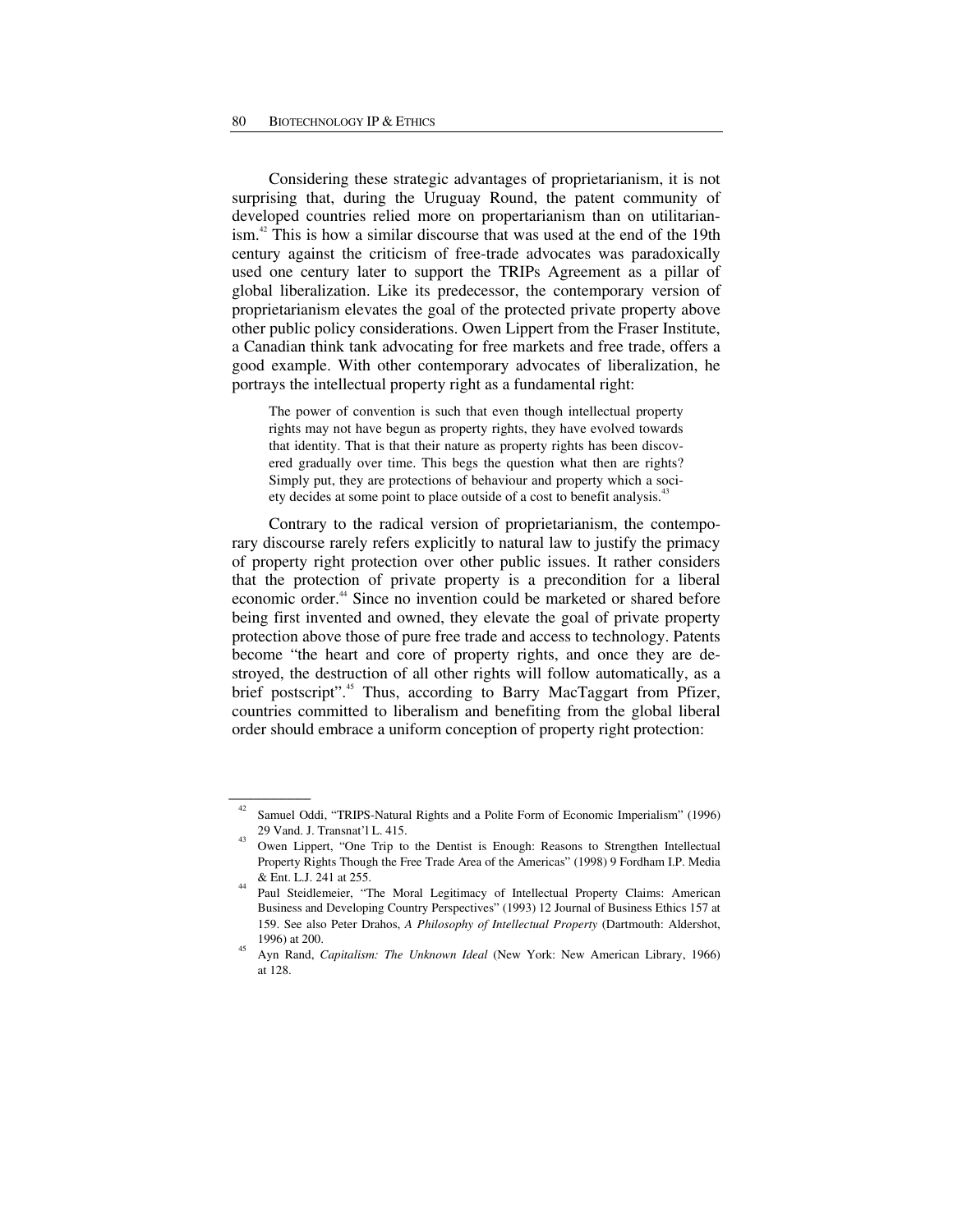Through political and legal dealings, many governments, including Brazil, Canada, Mexico, India, Taiwan, South Korea, Italy and Spain, to name a few, have provided their domestic companies with ways to make and sell products that under proper enforcement and honourable treatment of patents would be considered the property of the inventors. … That is the very reason the United States should insist more than ever that the principle underlying the international economic system be respected and upheld. $46$ 

To be more convincing on its proprietarian claim, the patent community repeatedly used the metaphor of piracy.<sup>47</sup> This metaphor evokes the indignation raised by the brutal violation of someone else's property rights. Like many other rhetorical discourses used by social movements, it identifies the victims to be protected from a given injustice and amplifies their victimization.<sup>48</sup>

It was used to describe counterfeiting activities, but also activities performed in foreign countries that fully respect national and international laws. An article written by Constantine Clemente, a former vice-president of Pfizer, is eloquent in that respect:

Why is it that another government can base a policy of helping the consumers in their country to steal foreign owned technology? If we went back to the days when countries engaged in piracy, wouldn't it have been ludicrous to say, "Well, Brazil owes the United States a great deal of money, so we cannot stop their pirates from boarding our ships because, after all, they obtain a great deal of revenue from this, and gold, and silver, et cetera." Obviously, that's absurd. It's really not too different when we're talking about intellectual property; that kind of stealing is just as bad. $49$ 

Who would dare to be opposed to robbery and piracy? If patents are seen as exceptional privileges or protectionist measures, one can legitimately be suspicious about their holders' behaviours. However, if patents are perceived as a fundamental right under a liberal order, "pirates" are

Barry MacTaggart, "Stealing from the Mind" *The New York Times* (July 9, 1982) A25. Robert Weissman, "A Long, Strange TRIPS: The Pharmaceutical Industry Drive to Harmonize Global Intellectual Property Rules, and the Remaining WTO Legal Alternatives Available to Third World Countries" (1996) 17 J. Int'l Econ. L. 1069 at 1088; Assafa Endeshaw, "The Paradox of Intellectual Property Lawmaking in the New Millennium: Universal Templates as Terms of Surrender for Non-Industrial Nations; Piracy as an Offshoot" (2002)

<sup>10</sup> Cardozo J. Int'l. & Comp. L. 47 at 69.<br>Robert D. Benford & David A. Snow, "Framing Processes and Social Movements: An

Overview and Assessment" (2000) 26 Annual Review of Sociology 611 at 615.<br>Constantine Clemente, "A Pharmaceutical Industry Perspective" in Charls E. Walker & Mark A. Bloomfield, eds., *Intellectual Property Rights and Capital Formation in the Next Decade* (Lanham: University Press of America, 1988) at 132.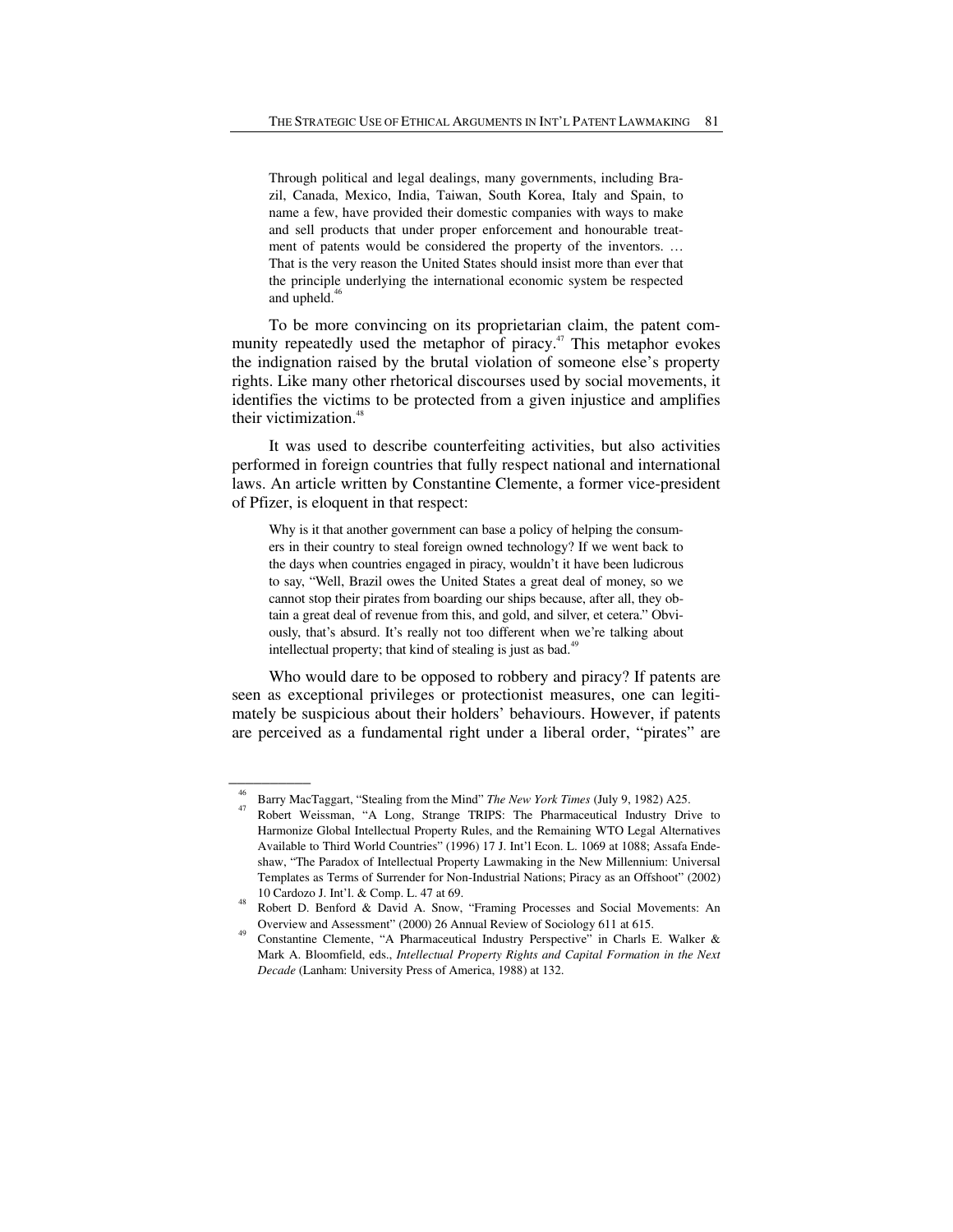moved to a defensive position and bear the burden of justifying their actions. In most cases, being opposed to the protection of patent holders in their fights against piracy would appear immoral.

Since this proprietarian discourse successfully brings a normative foundation to the TRIPs Agreement, it does not come as a surprise that a similar discursive strategy was used by the opponents to the patentability of life forms. The ethical, religious, environmental and economic arguments against the patentability of plants and animals were pushed to the back burner, behind the proprietarian ones. As the patent owners did during the TRIPs negotiation, their opponents portrayed themselves as vulnerable victims whose fundamental property rights were threatened.<sup>50</sup> To do so, they articulated the rhetorical discourse of "biopiracy".

The powerful concept of "biopiracy" was coined in 1993 by a Canadian environmental NGO named the Rural Advancement Foundation International ("RAFI"). It refers to the use of genetic resources, often in conjunction with traditional knowledge, without the authorization of the community where they were initially collected. It implicitly assumes that local communities acquired fundamental property rights over their cultural and natural heritage by conserving and developing it for generations. Accordingly, *in situ* genetic resources and traditional knowledge should not be freely accessible to potential users, including biotech corporations searching for new chemical compounds. With the rise of the biotech sector in the 1990s, some activists, including Vandana Shiva, came to suggest that biodiversity-rich countries were being plundered of their "green gold" by biotechnology-rich countries, accused of "biocolonialism" and "bioimperialism":

The United States has accused the Third World of piracy. [However], if the contributions of Third World people are taken into account, the roles are dramatically reversed: the United States would owe Third World countries \$302 million in agriculture royalties and \$5.1 billion for pharmaceuticals.<sup>51</sup>

These numbers are as empirically suspicious as the estimates provided by transnational corporations on their losses due to foreign counterfeiting. In fact, the biopiracy discourse usually rests less on the quantitative measurement of genetic resource flows than on a limited

<sup>50</sup> Hanne Svarstad, "Reciprocity, Biopiracy, Heroes, Villains and Victims" in Hanne Svarstad & Shivcharn S. Dhillion, eds., *Bioprospecting: From Biodiversity in the South to Medicines* 

*in the North* (Oslo: Spartacus Forlag, 2000) at 19. **51** Vandana Shiva, *The Plunder of Nature & Knowledge* (Boston: South End Press, 1987) at 56.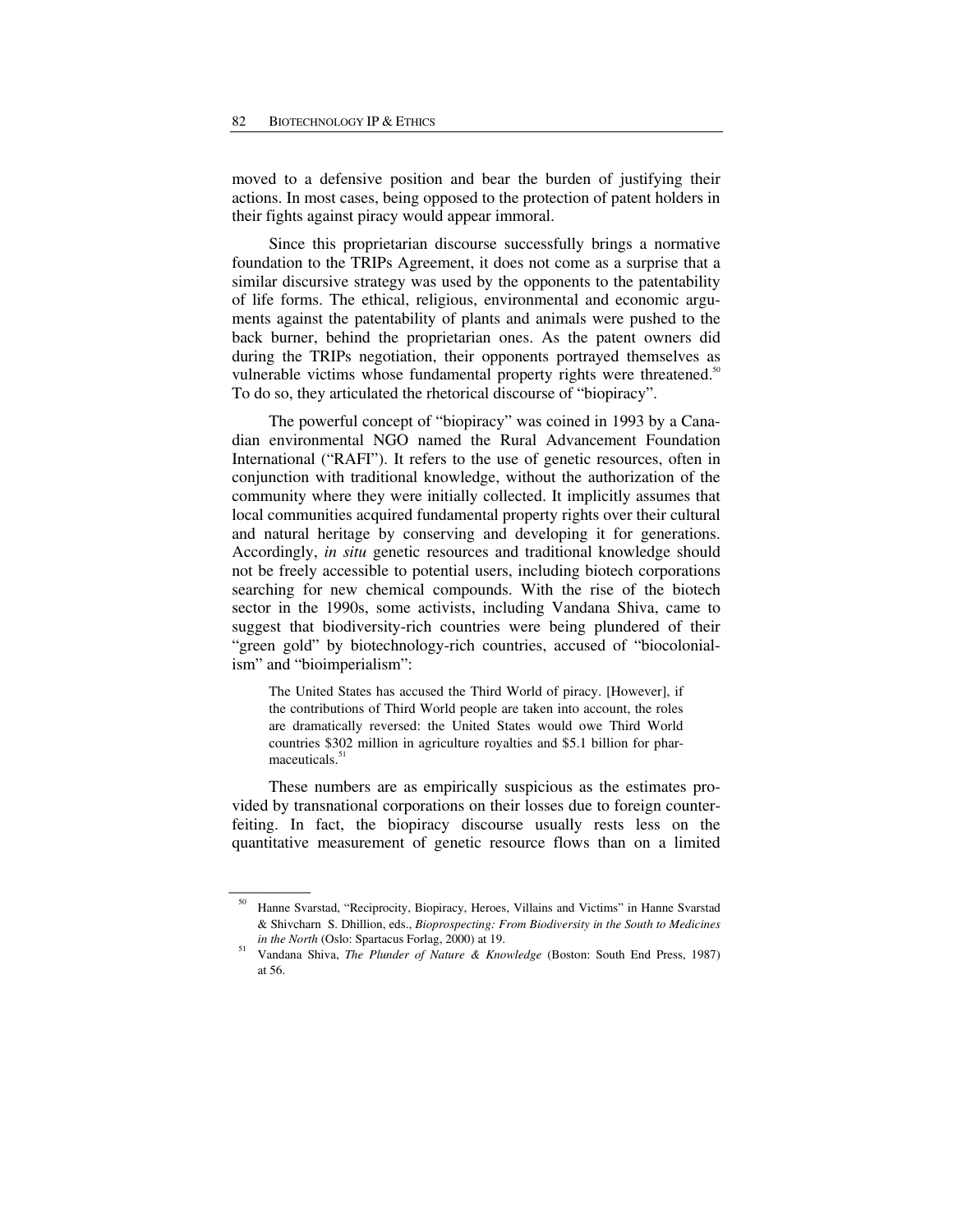number of controversial patents granted to American corporations for inventions derived from resources originating from developing countries. Among them, the turmeric, the basmati rice and the neem tree cases are probably the most publicized by NGOs, and the most commonly used as alleged examples of biopiracy.

The biopiracy discourse also frequently refers to the rights conferred under the Convention on Biological Diversity ("CBD") as a normative foundation and as evidence of its legitimacy. Signed in Rio in 1992, this convention recognizes "the sovereign rights of States over their natural resources" and provides that "the authority to determine access to genetic resources rests with the national governments and is subject to national legislation".<sup>52</sup> If biotech corporations want access to *in situ* genetic resources, they should not only obtain the prior informed consent of the provider countries, but also share with these countries, on mutually agreed terms, "the results of research and development and the benefits arising from the commercial and other utilization of genetic resources".<sup>53</sup> Nothing in the CBD indicates that the benefit-sharing principle is applied to communities' natural property rights of the tangible and intangible components of their genetic resources. Under a utilitarian view, it might simply be seen as a redistributive mechanism to finance the conservation of biological diversity. Nevertheless, some NGOs allege that the right to control access to genetic resources is fundamentally incompatible with the patentability of micro-organisms provided in article 27(3)(b) of the TRIPs Agreement. The Spanish-based GRAIN was one of the most active NGOs on this issue: "Implementation of TRIPs in developing countries should be challenged and suspended on the basis of its irreconcilable conflict with the CBD."54 Similar claims were raised by a number of developing countries at the TRIPs Council, including Kenya and India, who strongly advocate the revision of article  $27(3)(b)$  in light of the CBD.<sup>55</sup>

This clash of proprietarian claims over genetic material significantly affected the development of the TRIPs Agreement. In 1994, most biotech corporations were dissatisfied that article 27(3)(b) allows the exclusion of plants and animals from patentability, and waited for its review, scheduled for 1999 in the text of the agreement itself, to correct this flaw. However,

<sup>52</sup> <sup>22</sup> Convention on Biological Diversity, June 5, 1992, 1760 U.N.T.S. 143, art. 15(1).<br><sup>53</sup> *Ibid.*, art. 15(7).<br><sup>54</sup> "TRIPs versus CBD: Conflicts Between the WTO Regime of Intellectual Property Rights

and Sustainable Biodiversity Management", online: GRAIN <http://www.grain.org/ briefings/?id=24>. 55 WTO, *Communication from India*, WTO Doc. IP/C/W/195 (2000); WTO, *Communication* 

*from Kenya on behalf of the African Group,* WTO Doc. IP/C/W/163 (1999).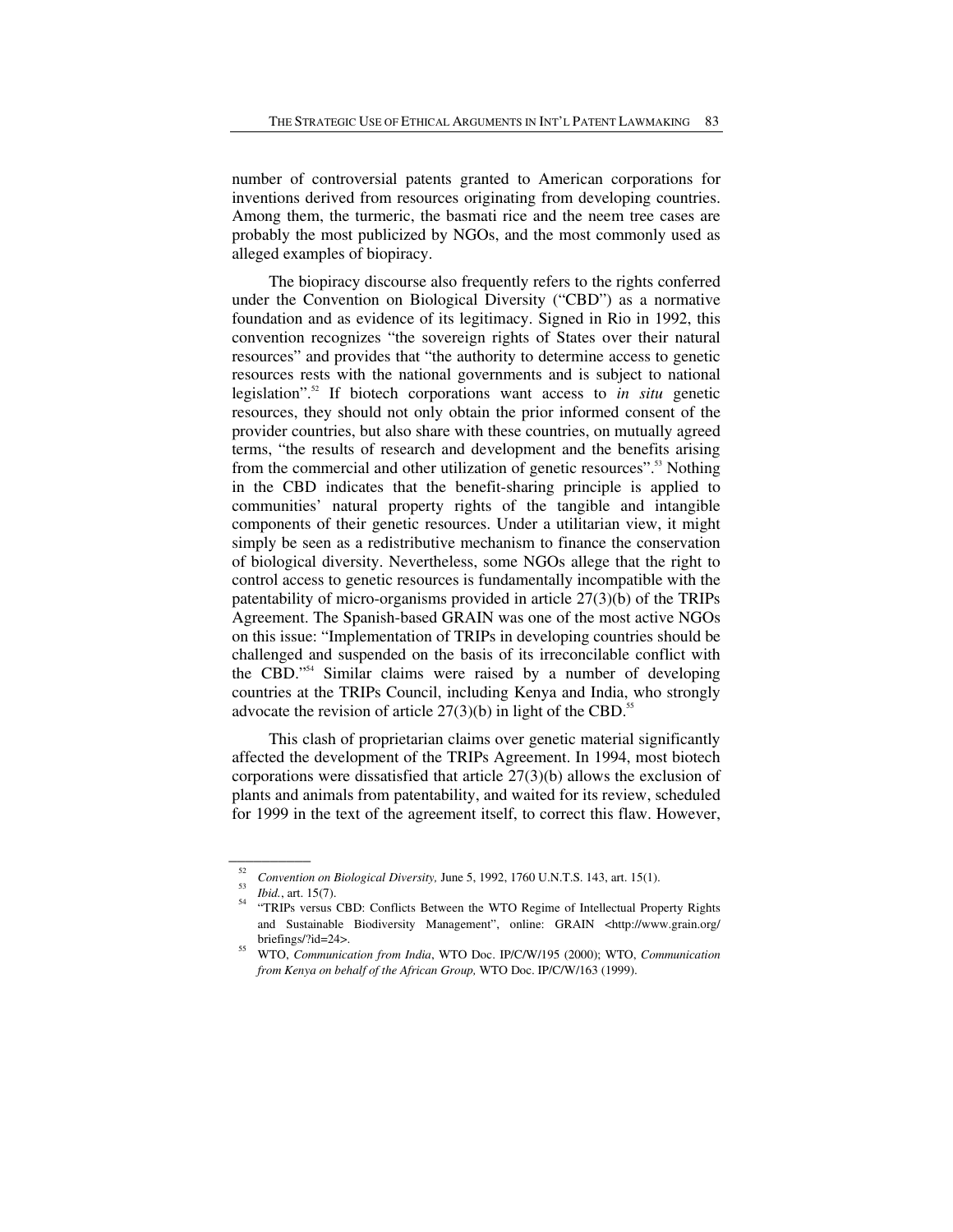the biopiracy discourse became so threatening that, according to the International Chamber of Commerce, the industry was "extremely concerned with the ... politicization of the patent law harmonization efforts".<sup>56</sup> The Pharmaceutical Research and Manufacturers of America explicitly called "into question the current value of the WTO as a venue for improving the worldwide protection of intellectual property".<sup>57</sup> After the WTO Conference held in Seattle in 1999, the U.S. government seriously worried that the reopening of the Pandora's box of article 27(3)(b) could lead to a weakening rather than a strengthening of biotech patentability. Thus, it stopped calling for the reopening of negotiations and, since 1999, has been defending the status quo.

The U.S. policy shift might be considered a success for those who were afraid that the TRIPs could be amended to reflect U.S. law more directly and to provide that "everything under the sun that is made by man<sup>"58</sup> can be patented. However, the confrontational approach of the biopiracy discourse was unsuccessful in convincing WTO members of the need to modify the TRIPs to take the CBD principles into account. At the 2001 Doha Conference, WTO members agreed to *examine* the relationship between the TRIPs and the CBD but did not foresee any revision of the controversial article  $27(3)(b)$ . In that respect, the discourse on fairness and the access to medicine campaign seemed to have been more efficient.

# **IV. THE SUCCESS OF FAIRNESS CLAIMS**

Although discourses on property and fairness are often associated, they are rooted in different foundations. While the former usually refers to individual rights and claims for the protection of those seen as victims of trespassing behaviours, the latter refers to relational objectives and claims for the protection of those perceived as structurally disadvantaged. In international debates surrounding patent law, the notion of fairness is usually understood as the outcome of distributive justice.<sup>59</sup> However, the notion of distributive justice should be distinguished from egalitarian

<sup>56</sup> International Chamber of Commerce, *Current and Emerging Intellectual Property Issues for Business: A Roadmap for Business and Policy Makers*, 6th ed. (Paris: International Chamber

of Commerce, 2005) at 18.<br><sup>57</sup> PhRMA, *2004 Special 301 Submission*, appendix B, p. B-3.

*Diamond, Commissioner of Patents and Trademarks v. Chakrabarty*, 447 U.S. 303, 206 U.S.P.Q. 193 (1980).<br>On other fairness discourses used at the WTO, see Amrita Narlikar, "Fairness in Interna-

tional Trade Negotiations: Developing Countries in the GATT and WTO" (2006) 29 The World Economy 1005.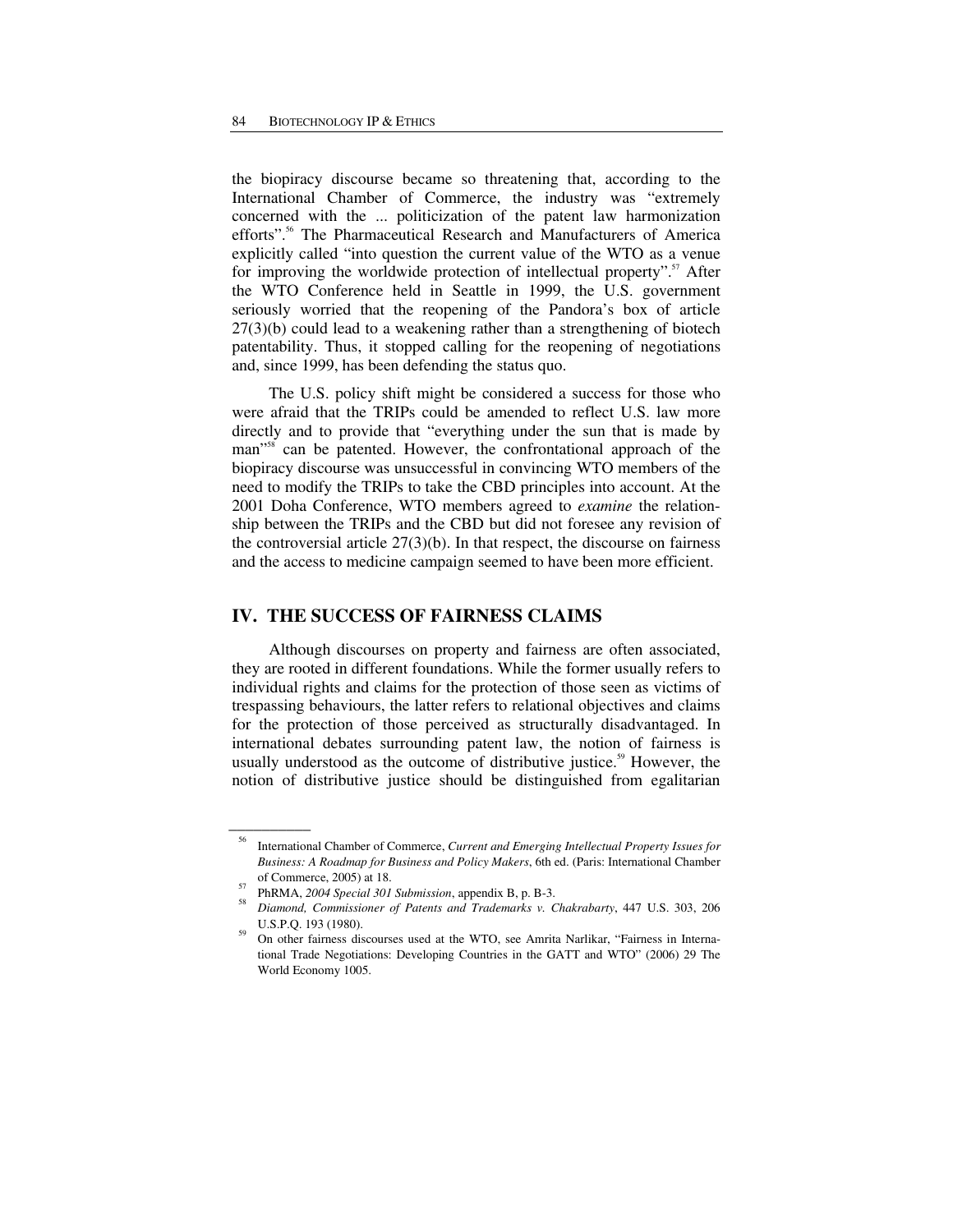principles under which the parties should receive identical rewards and burdens. Rather, a fair regime fulfilling the criterion of distributive justice is seen as a level playing field, obtained by offering additional benefits to most disadvantaged parties.

That being said, there are considerable disagreements about how to apply the criterion of distributive justice and how to identify disadvantaged parties in the international patent regime. As Nancy Kokaz observed, "what is often at stake in disputes over fairness is not a contest between efficiency and fairness, as is often supposed, but rather a clash of rival conceptions of fairness that are not always fully articulated by the disputants".<sup>60</sup> Some consider that it is the inventors who are structurally disadvantaged in the world trade system because they have to finance the investment made to develop their invention. To justify their stance, pharmaceutical corporations often underline that it takes hundreds of millions of dollars to market a new medicine. Under this perspective, the criterion of distributive justice is fulfilled through the proportionality principle, "which holds that resources should be allocated in proportion to relevant input".<sup>61</sup>

The U.S. government has been supporting this view for a long time. As early as 1930, Congress adopted protectionist measures against "unfair acts" in importation, which included the importation of products that presumably infringed a valid patent.<sup>62</sup> These measures, which provided more burdensome procedures on imported products than on domestic products, were later recognized as discriminatory by a GATT panel.<sup>63</sup> Thus, at that time, a fair trade regime was clearly not considered as synonymous with a free trade regime.

In the 1970s and 1980s, other measures related to patent law were adopted by Congress in the name of fairness. This time, the objective was not to protect the American market from foreign competition but to protect American products in foreign markets. The most widely known of these measures is probably the *Super 301*, under which the USTR has to take action against countries that deny "fair market access" to Americans who rely on intellectual property protection.<sup>64</sup> Implicit in the *Super 301* is the idea that a level playing field for free trade should include a standardized

<sup>&</sup>lt;sup>60</sup> Nancy Kokaz, "Theorizing International Fairness" (2005) 36 Metaphilosophy 68 at 73.<br><sup>61</sup> Cecilia Albin, *Justice and Fairness in International Negotiation* (Cambridge: Cambridge University Press, 2001) at 10.<br><sup>62</sup> Tariff Act of 1930, 19 U.S.C. § 1337 (1930).<br><sup>63</sup> GATT, *Report by the Panel adopted on 7 November 1989 on Section 337 of the Tariff Act of* 

*<sup>1930</sup>*, L/6439-36S/345, online: SICE <http://www.sice.oas.org/dispute/gatt/87tar337.asp>. Trade Act of 1974, 19 U.S.C. § 2411(a) (1974).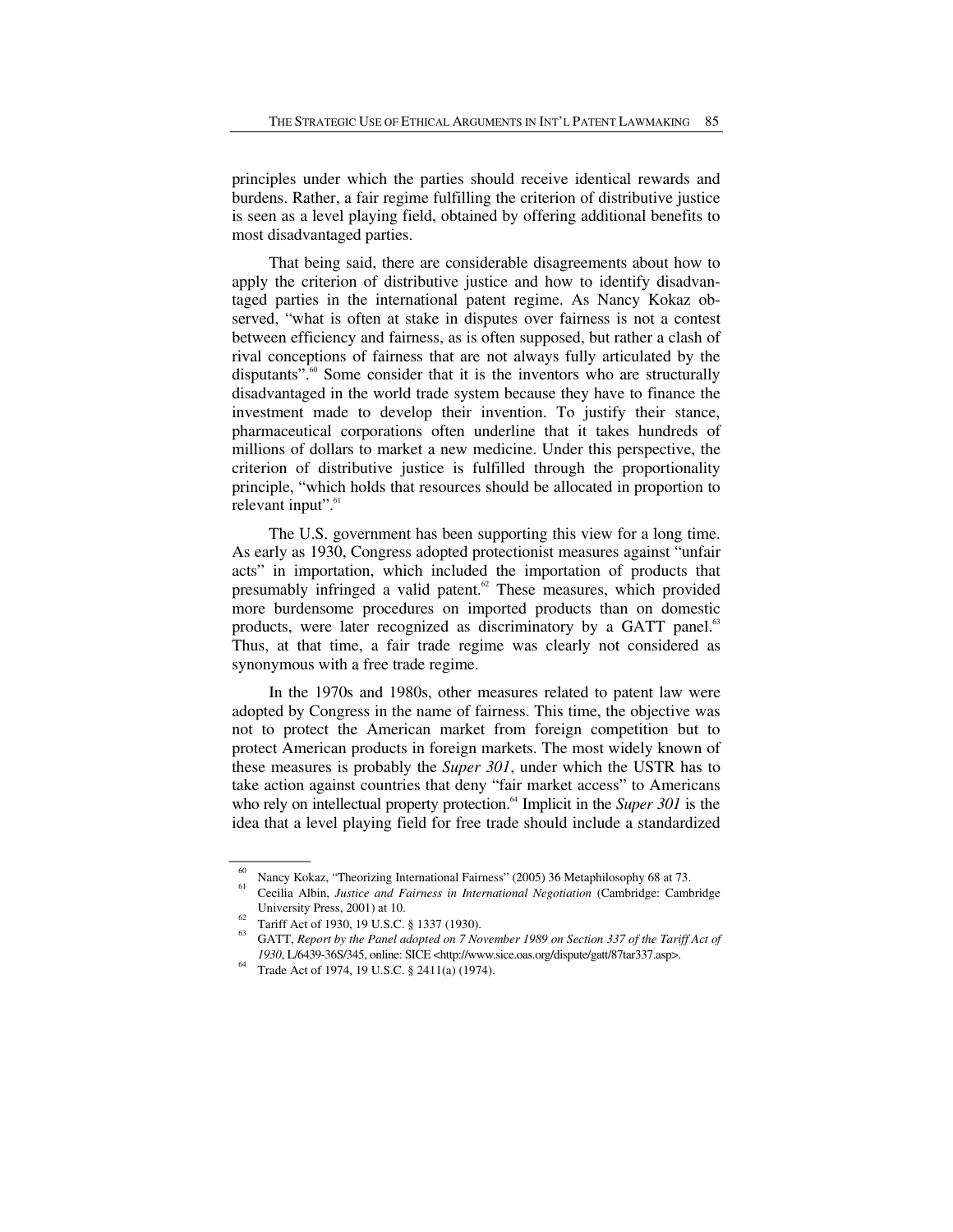patent law. Under this conception of fairness, strong patent protection is portrayed as a liberal rather than a protectionist measure. This is exactly what Harvey Bale, from Hewlett-Packard, argued in 1988:

Intellectual property protection is the only valid type of protectionism being pushed in Washington now because it is really not traditional protectionism at all. Instead, it is at the heart of an open trading system, and those companies that support the strengthening of the trading system and oppose protectionist approaches are the same ones that need and support better intellectual property protection.<sup>65</sup>

President Ronald Reagan went even further by systematically combining the notion of free trade and fair trade. In one of his few speeches on trade policy, he underlined that, "above all else, free trade is, by definition, fair trade".<sup>66</sup> On patent law, he explicitly said that "when governments permit counterfeiting or copying of American products, … it is no longer free trade".<sup>67</sup> The protection of intellectual property was then progressively internalized in what Stephen Gill called the "new constitutionalism", defining what is acceptable and appropriate under a global liberal order.<sup>68</sup>

The adoption of the TRIPs Agreement symbolized this liberal conception of fairness in patent law. The level playing field is guaranteed by identical rules that must be applied by every WTO member. Developing countries could take advantage of transitional periods but ultimately will have to fulfil the same obligations as developed countries. As Donald Richard observed, "The incorporation of TRIPs into the formal institutional multilateral trading system GATT/WTO, operates to lend the IPR agreement a mantle of moral authority and historical necessity."<sup>69</sup>

Under an alternative conception of fairness, trade relations would imply that a special and differentiated treatment is offered to developing countries in order to compensate their structural disadvantages and allow them to compete on a level playing field with developed countries. Here, distributive justice is not obtained through the application of the

<sup>65</sup> Harvey Bale, "A Computer and Electronics Industry Perspective" in Charls Walker & Mark Bloomfield, eds., *Intellectual Property Rights and Capital Formation in the Next Decade* (Lanham: University Press of America, 1988) at 101.<br>Ronald Reagan, "US Trade Policy" in Sloan Irving, ed., *Ronald W. Reagan 1911-:* 

*Chronology, Documents, Bibliographical Aids* (Dobbs Ferry: Oceana, 1990) at 215. 67

*Ibid*. 68 Stephen Gill, *Power and Resistance in the New World Order* (New York: Palgrave Macmillan, 2003) at 132.<br>Donald G. Richards, *Intellectual Property Rights and Global Capitalism: The Political* 

*Economy of the TRIPs Agreement* (Armonk: M.E. Sharpe, 2004) at 132.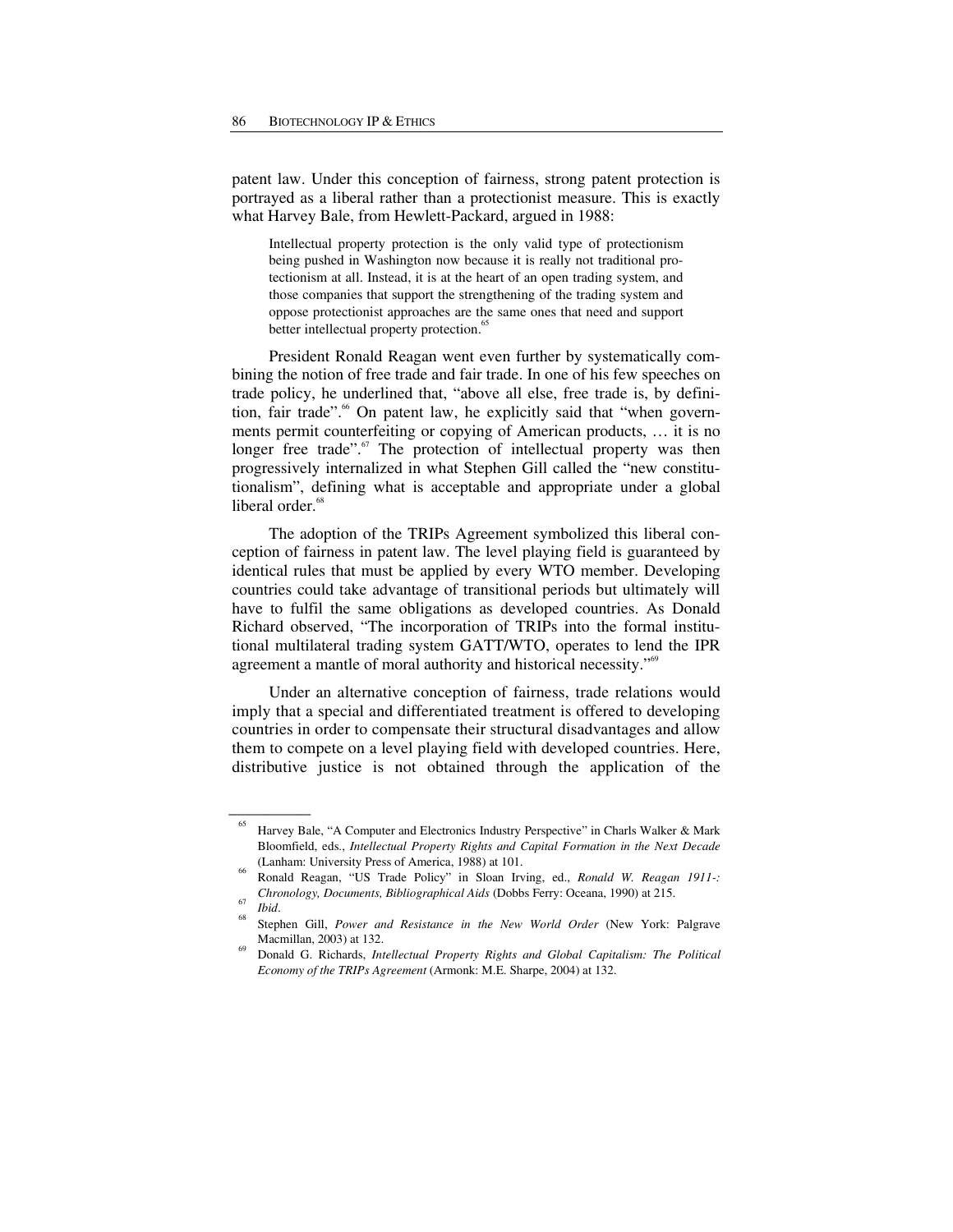proportionality principle but through the needs principle. A fair TRIPs Agreement should provide a different set of rules for countries that need better access to technological products, ensuring a universal basic level of well-being.

It is under this alternative conception of fairness that a coalition of NGOs, including Health Global Access Project, Médecins sans frontières, Consumer Project on Technology, Oxfam, Third World Network and Essential Action led the Access to Essential Medicines Campaign.<sup>70</sup> Contrary to Ronald Reagan, who assumed that free trade is by definition fair trade, this coalition advocated to "make trade fair".<sup>71</sup> According to the coalition, the "formula for fairness" was to put "patient rights before patent rights".<sup>72</sup> A failure to do so "would undermine future trust in the fairness of the trading system".<sup>73</sup>

The campaign's advocacy objectives were founded on the assumption that patents act as a barrier to access to essential medicines. It reformulated the previous paradigm that "patents = free trade = economic growth" with the paradigm that "generics = lower prices = life".<sup>74</sup> Just as the transnational corporations took advantage of the trade deficit crisis to transmit their ideas in the 1980s, the transnational NGOs capitalized on the HIV/AIDS crisis of the 1990s to leverage the public health consequences of stringent IPR rights. While other health issues needed to be addressed, pharmaceutical patents quickly became the symbol of the fight against the HIV/AIDS pandemic.

Frames are likely to be successful to the extent that they can be grafted on to previously accepted norms. Accordingly, "agents intentionally try to

 $70$  As Meir Perez Pugatch observed, the debate on patented medicines was framed in terms of benefits and cost to the public (innovation vs. access), while the battle was really between commercial interests (research-based industry vs. generic industry). Because both sides used the melodramatic language of fairness, Pugatch considered their rhetoric quite similar. Meir Perez Pugatch, "Political Economy of Intellectual Property Policy-Making — An Observation from a Realistic (and Slightly Cynical) Perspective" (2006) 7 Journal of World Investment and Trade 272.<br><sup>71</sup> Oxfam, *The Trade Report: Rigged Rules and Double Standards*, online: Oxfam

<sup>&</sup>lt;http://www.maketradefair.com/assets/english/report%20chapter%208%20english.pdf>. 72 Oxfam, *Preventing the Cure: Corporate Lobbying and Fair Access to Medicines*, online:

Oxfam <http://www.oxfam.org.uk/what\_we\_do/issues/health/downloads/cb\_pfizer.pdf>.<br>
Letter from Health Global Access Project, Médecins sans frontières, Consumer Project on

Technology, Oxfam, Third World Network and Essential Action to Members of the TRIPS council (January 28, 2002), online: WTO <http://www.wto.org/English/forums\_e/ ngo\_e/joint\_trips.doc>.<br>Susan K. Sell & Aseem Prakash, "Using Ideas Strategically: The Contest Between Business

and NGO Networks in Intellectual Property Rights" (2004) 48 International Studies Quarterly 143 at 145.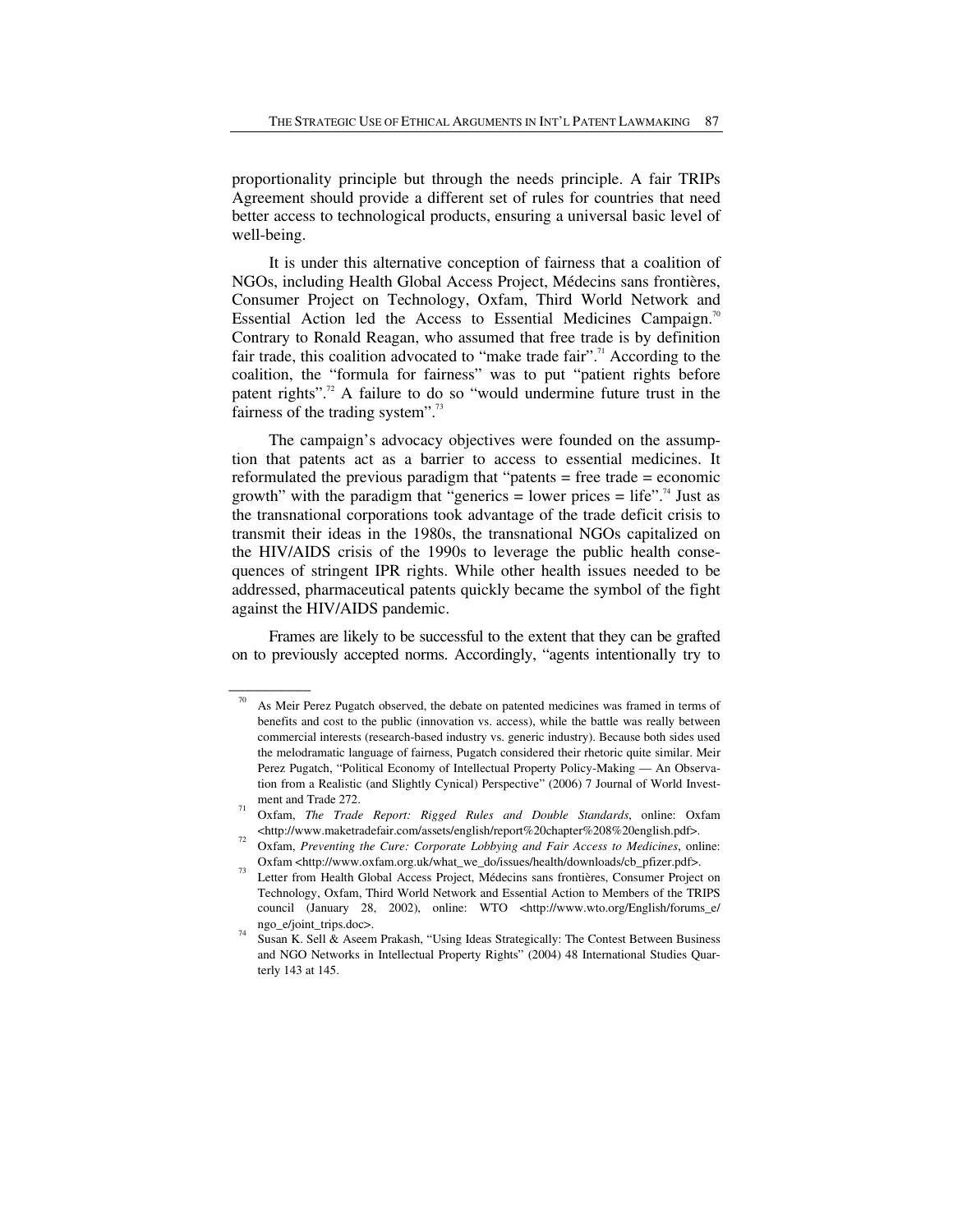connect new normative ideas to established ideas when they construct persuasive messages".<sup>75</sup> While the "patent discourse" used the GATT legacy, and the "biopiracy" discourse used the normative foundation of the Convention on Biological Diversity, the discourse articulated for the Access to Medicines Campaign relies on the right to life and right to medical care provided in the *Universal Declaration of Human Rights* and the *International Covenant on Economic, Social and Cultural Rights*. 76 The Sub-Commission on the Promotion and Protection of Human Rights itself explicitly supported the NGO campaign by declaring that, "there are apparent conflicts between the intellectual property rights regime embodied in the TRIPs Agreement, on the one hand, and international human rights law, on the other". $\cdot$ <sup>77</sup>

To be more convincing about the unfairness of substantial patent rules, the NGOs frequently underlined what they consider unfair procedures used by the advocates of strong patent protection.<sup>78</sup> They reject the idea that the TRIPs is the result of a contractual bargaining under which developing countries agreed to the patentability of pharmaceuticals against better access to the markets of developed countries for textiles and agricultural products. They favour a second narrative, under which the patentability of pharmaceuticals was externally dictated by economic coercion. As Peter Gerhart synthesized, the "coercion story portrays the United States as systematically threatening to close its borders to countries that would not agree to minimum intellectual property standards".<sup>79</sup>

The NGOs also present disputes around the implementation of the TRIPs Agreement as fights between David and Goliath. One of these disputes was the lawsuit filed by 39 powerful pharmaceutical companies against the South African government for its law favouring compulsory licences and parallel imports. It was reported around the world as a lawsuit in which powerful and rich transnational corporations defending

<sup>75</sup> Rodger A. Payne, "Persuasion, Frames and Norm Construction" (2001) 7:1 European Journal of International Relations 37 at 39.<br>Patrick Wojahn, "A Conflict of Rights: Intellectual Property Under TRIPS, the Right to

Health, and AIDS Drugs" (2001) 6 UCLA J. Int'l L. & Foreign Aff. 463. 77 *Intellectual Property Rights and Human Rights*, Sub-Commission on Human Rights

Resolution 2000/7, NU, 2000, UN Doc. E/CN.4/sub.2/Res/2000/7, para. 2, online: Office of the High Commissioner for Human Rights <http://ap.ohchr.org/documents/E/SUBCOM/ resolutions/E-CN\_4-SUB\_2-RES-2000-7.doc>. <br>On the notions of procedural and substantive legitimacy, see Thomas M. Franck, *The* 

*Power of Legitimacy Among Nations* (New York: Oxford University Press, 1990) at 7-8.<br>Peter M. Gerhart, "Reflections: Beyond Compliance Theory — TRIPS as a Substantive Issue" (2000) 32 Case W. Res. J. Int'l L. 357 at 368. On TRIPs narratives, see also Peter K. Yu, "TRIPs and its Discontents" (2006) 10 Marq. Intell. Prop. L. Rev. 369.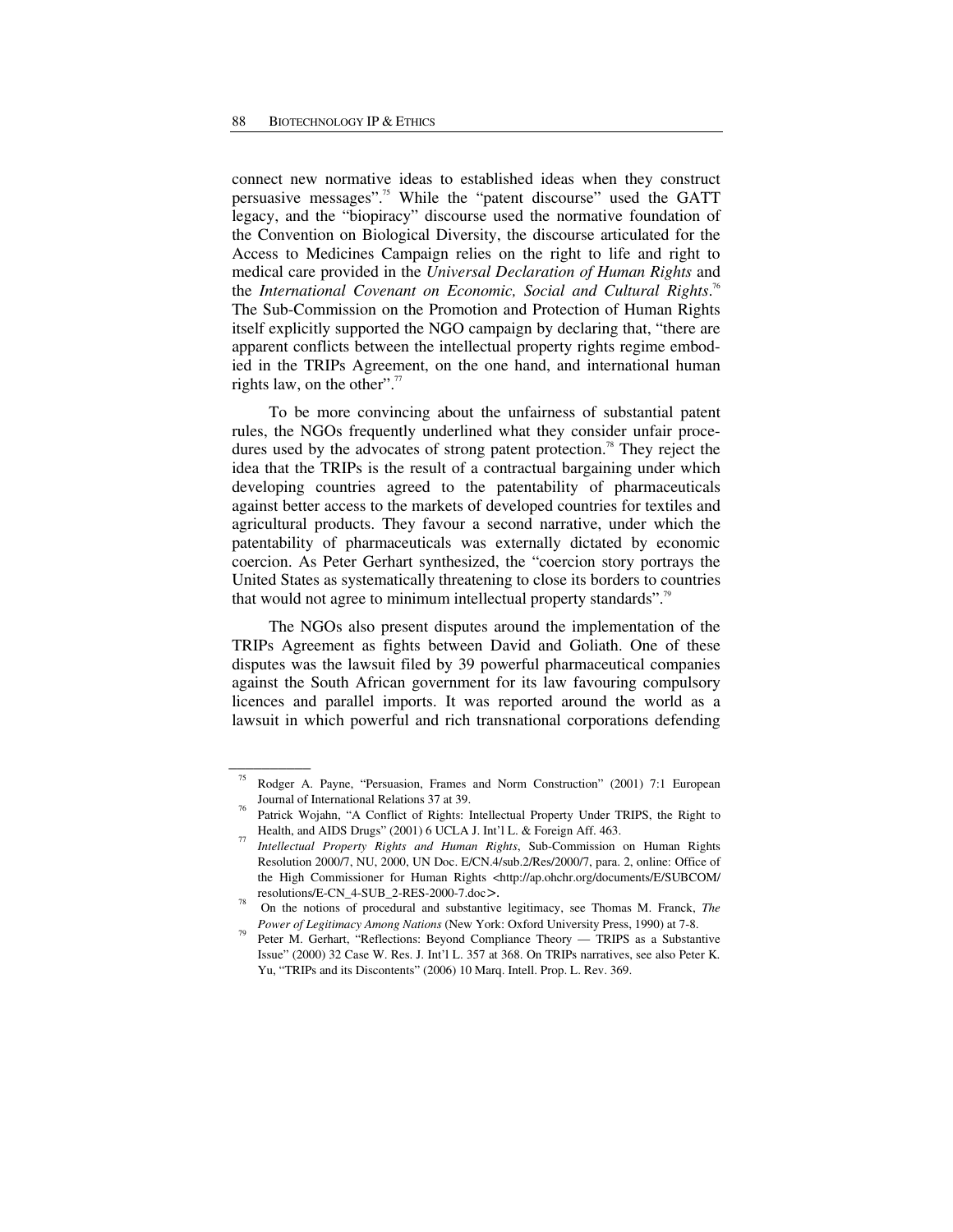excessive profit margins opposed a weak state defending human life and personified by two Nobel Peace Prize Laureates, namely Nelson Mandela and Médecins sans frontières. Supporters of the pharmaceutical companies, including the presidential candidate Al Gore, were soon accused of having "unadulterated greed".<sup>80</sup> Influential newspapers even associated the lawsuit with apartheid policies, claiming that black people were left to die for the profit of white people.<sup>81</sup> Under this normative frame, the lawsuit became a public relations nightmare for the pharmaceutical industry. As Oxfam Policy Adviser Ruth Mayne acknowledged, "the South African court case … did more than other previous events to raise public awareness about the impact of global patent rules".<sup>82</sup>

Another widely publicized dispute was the complaint filed by the U.S. government over a Brazilian law allowing a compulsory licence when the invention is not a local manufacture. According to Médecins sans frontières, "The US complaint threatens the Brazilian AIDS policy, which includes providing free drugs to HIV infected people."<sup>83</sup> The U.S. government, however, challenged these public health objectives:

Certain countries try to justify use of protectionist measures by associating these measures with the AIDS crisis when no such linkage exists. This behavior diverts countries, and other interested parties, from focusing on areas of real concern. Indeed, local production requirements can also cost the jobs of American workers.<sup>8</sup>

As in the story of David against Goliath, the weakest but most virtuous opponents win the battle. In April 2001, 39 powerful pharmaceutical corporations yielded to pressure and dropped their lawsuit against the South African government. Three months later, the U.S. government announced that it decided to withdraw its WTO case against Brazil over pharmaceutical patent issues on the first day of the first UN General Assembly Special Session addressing the HIV/AIDS crisis. With these

<sup>&</sup>lt;sup>80</sup> Mark Weisbrot, "A Prescription for Scandal" *Baltimore Sun* (March 21, 2001) A17.<br><sup>81</sup> Chris McGreal, "AIDS: South Africa's New Apartheid" *The Guardian* (November 30, 2000), online: The Guardian <http://www.guardian.co.uk/aids/story/0,7369,405587,00.html>; Martine Bulard, "Apartheid of Pharmacology" *Le Monde Diplomatique* (January 2000) 11;

Salih Booker & William Minter, "Global Apartheid" *The Nation* 273(2) (July 9, 2001) 11. 82 Ruth Mayne, "The Global Campaign on Patents and Access to Medicines: An Oxfam Perspective" in Peter Drahos & Ruth Mayne, eds., *Global Intellectual Property Rights Knowledge, Access and Development* (New York: Palgrave Macmillan, 2002) at 249. 83 Médecins sans frontières, Press Release, "US action at WTO threatens Brazil's

successful AIDS program" (February 1, 2001), online: MSF <http://www.accessmed-

msf.org/prod/publications.asp?scntid=2182001228232&contenttype=PARA&>. 84 U.S., United States Trade Representative, *2001 Special 301 Report* (Washington: USTR, 2001) at 5.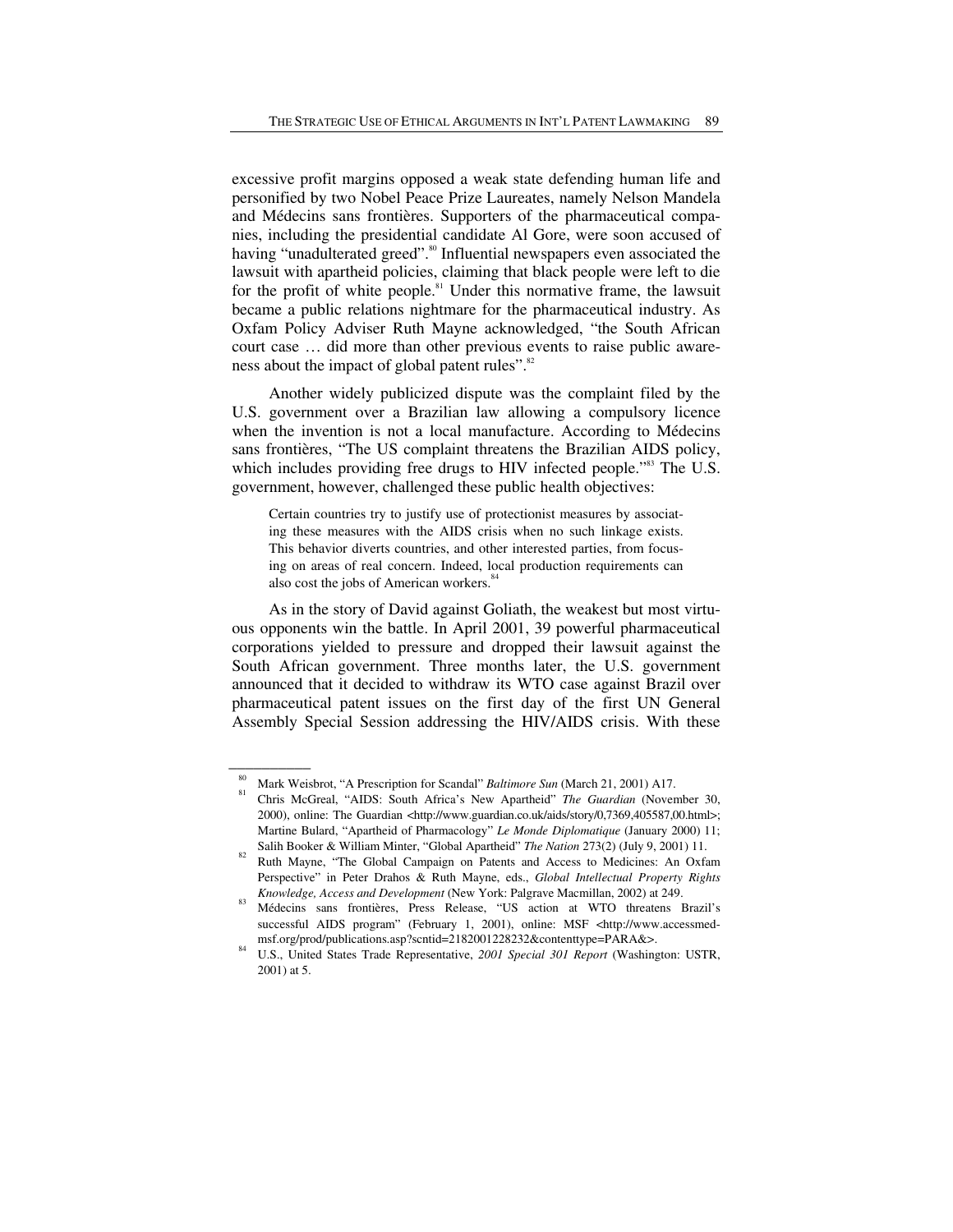$\overline{\phantom{a}}$ 

actions, advocates of high international patent standards implicitly recognized that a strict enforcement of the TRIPs Agreement could restrain access to medicine in developing countries and that they have a moral responsibility to refrain from doing harm.

Nevertheless, pharmaceutical corporations and the U.S. government kept denying that they have a responsibility of justice and that the TRIPs Agreement should be amended.<sup>85</sup> This denial was mainly based on arguments over contribution and capacity to act. They argue that "IP protection is not the cause of the present lack of access to medicines in developing countries".<sup>86</sup> According to them, the real cause of a health crisis faced by developing countries is "inadequate infrastructure, cultural barriers to care, and mismanaged health care systems".<sup>87</sup> Under this perspective, an amendment to TRIPs would not significantly contribute to a better access to medicine. For David Rosenberg of GlaxoSmithKline, "what is really needed in the access field is more funding generally, because these are poverty problems".<sup>88</sup> To demonstrate their commitment to behave morally responsibly and, arguably, to deviate the debate away from any TRIPs amendment, pharmaceutical corporations significantly increased the amount of drugs donated to developing countries.<sup>89</sup> Similarly, the U.S. government initiated an ambitious development program to assist developing countries facing the HIV/AIDS crisis.<sup>90</sup>

These manifestations of moral responsibility were apparently not sufficient to convince developing countries and NGOs that the TRIPs Agreement does not need to be amended. After intense negotiations, WTO members came to a decision in August 2003 to authorize the export of cheaper generic drugs produced under compulsory licences to countries that

<sup>&</sup>lt;sup>85</sup> Christian Barry & Kate Raworth, "Access to Medicines and the Rhetoric of Responsibility" (2002) 16:2 Ethics & International Affairs 57 at 58.<br>Quoted in Keith E. Maskus, *Integrating Intellectual Property Rights and Development* 

*Policy: Report of the Commission on Intellectual Property Rights* (London: Commission on Intellectual Property Rights, 2002) at 29.<br> **PhRMA,** *Health Care in the Developing World*, online: PhRMA <http://world.phrma.org/

exec.summary.html.html>.<br>David Rosenberg, "Commentary on TRIPs" in Hugh C. Hansen, ed., *International* 

*Intellectual Property Law & Policy*, vol. 6 (Yonkers, London: Juris Publishing, Sweet & Maxell, 2002) 833.<br>PhRMA, *Global Partnerships: Humanitarian Programs of the Pharmaceutical Industry in* 

*Developing Nations*, online: PhRMA <http://world.phrma.org/global.partnership.2003.pdf>. James Thuo Gathii, "The Structural Power of Strong Pharmaceutical Patent Protection in US Foreign Policy" (2003) 7 J. Gender Race & Just. 267 at 299.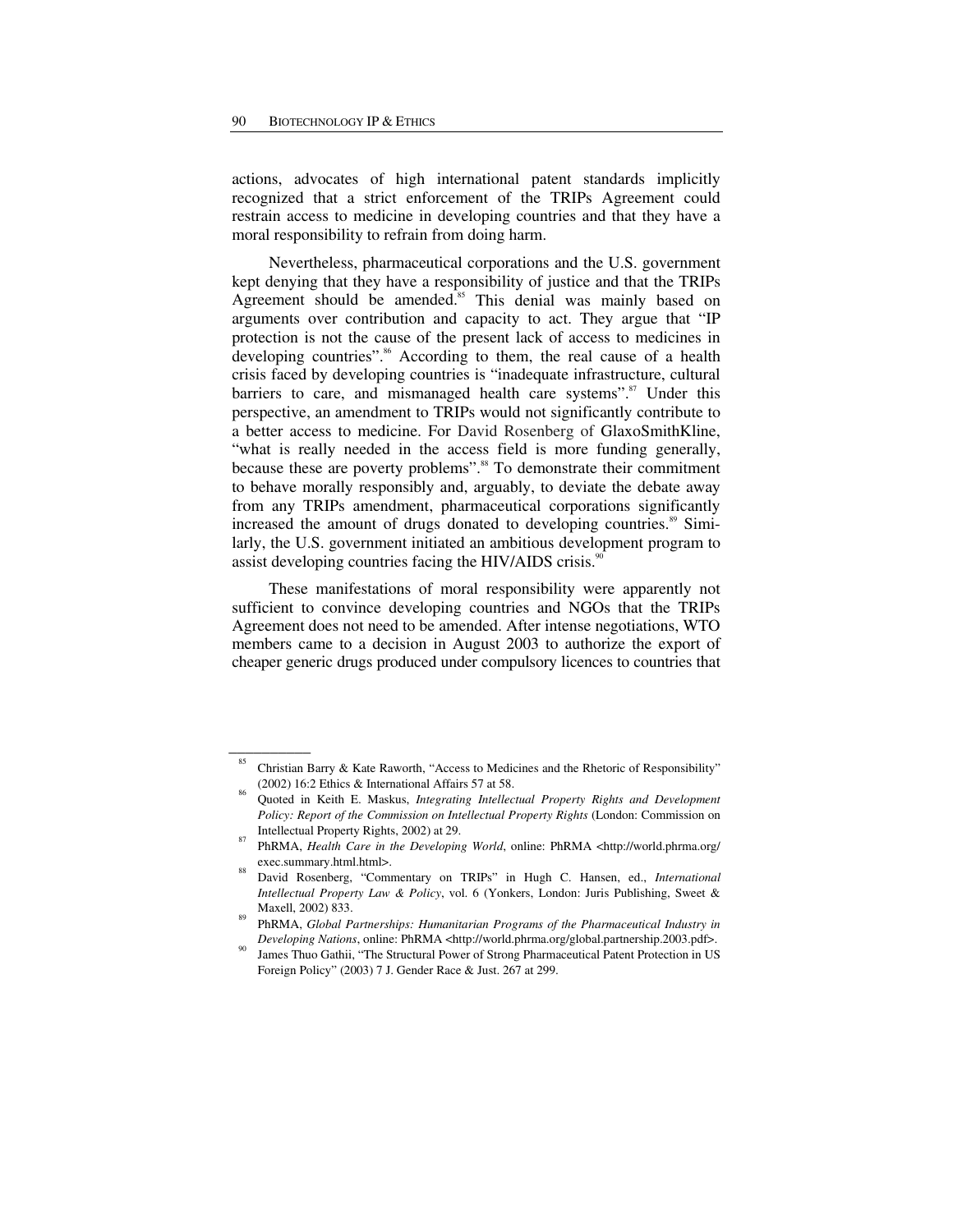do not have the industrial capacity to manufacture them domestically.<sup>91</sup> In December 2005, they agreed on the specific wording of the amendment to the TRIPs, which became the first WTO agreement to be amended.<sup>92</sup> Thus, unlike the NGOs' reinterpretation of traditional proprietarian claims that never led to the proscription of the patentability of life forms, the NGOs' reinterpretation of traditional fairness claims was successful in transforming ideas into norms.

# **V. CONCLUSION: EXPLAINING THE SUCCESS AND EFFECTIVENESS OF RHETORICAL DISCOURSES**

This chapter reviewed rhetorical discourses in international debates over patent law as attempts to frame the debates, build new social norms and influence policymakers. Although far less studied than power distribution or asymmetry of interests, rhetorical discourses play a fundamental role in the evolution of the international patent regime. International law is largely determined by socially constructed norms, which have to be founded on moral arguments that appear universal and cannot be easily rejected.

In fact, not only are rhetorical claims expressed to justify specific measures related to patent law, but they can also serve as normative foundations for strategic linkages with other international regimes. Linkage, one of the most commonly used strategies in international negotiations, makes it possible to bring in external actors and to transfer bargaining power from one issue-area to another.<sup>93</sup> As David Leebron observes, "pure strategic linkage, without any substantive argument, is not generally accepted in multilateral contexts".<sup>94</sup> Linkages need to be grounded on a normative relation between two issue-areas.

This study identified two strategic linkages that were supported by rhetorical discourses. The first is the linkage established in the 1980s between the patent regime and the free-trade regime, which was based on a specific understanding of the notions of property and fair trade relations.<sup>95</sup>

<sup>91</sup> WTO, *Implementation of Paragraph 6 of the Doha Declaration on the TRIPS Agreement and Public Health*, WT/L/540 (2003), online: WTO <http://www.wto.org/English/tratop\_e/ trips\_e/implem\_para6\_e.htm>. 92 WTO, *Amendment of the TRIPs Agreement*, WT/L/641 (2005), online: WTO

 $\lt$ http://www.wto.org/english/tratop\_e/trips\_e/wtl641\_e.htm>.<br>Ernst B. Haas, "Why Collaborate? Issue-Linkage and International Regimes" (1980) 32

World Politics 357 at 373.<br>94 David W. Leebron, "The Boundaries of the WTO: Linkages" (2002) 96 A.J.I.L. 5 at 14.<br>94 Susan K. Sell, "The Origins of a Trade-Based Approach to Intellectual Property Protection" (1995) 17 Science Communication 163.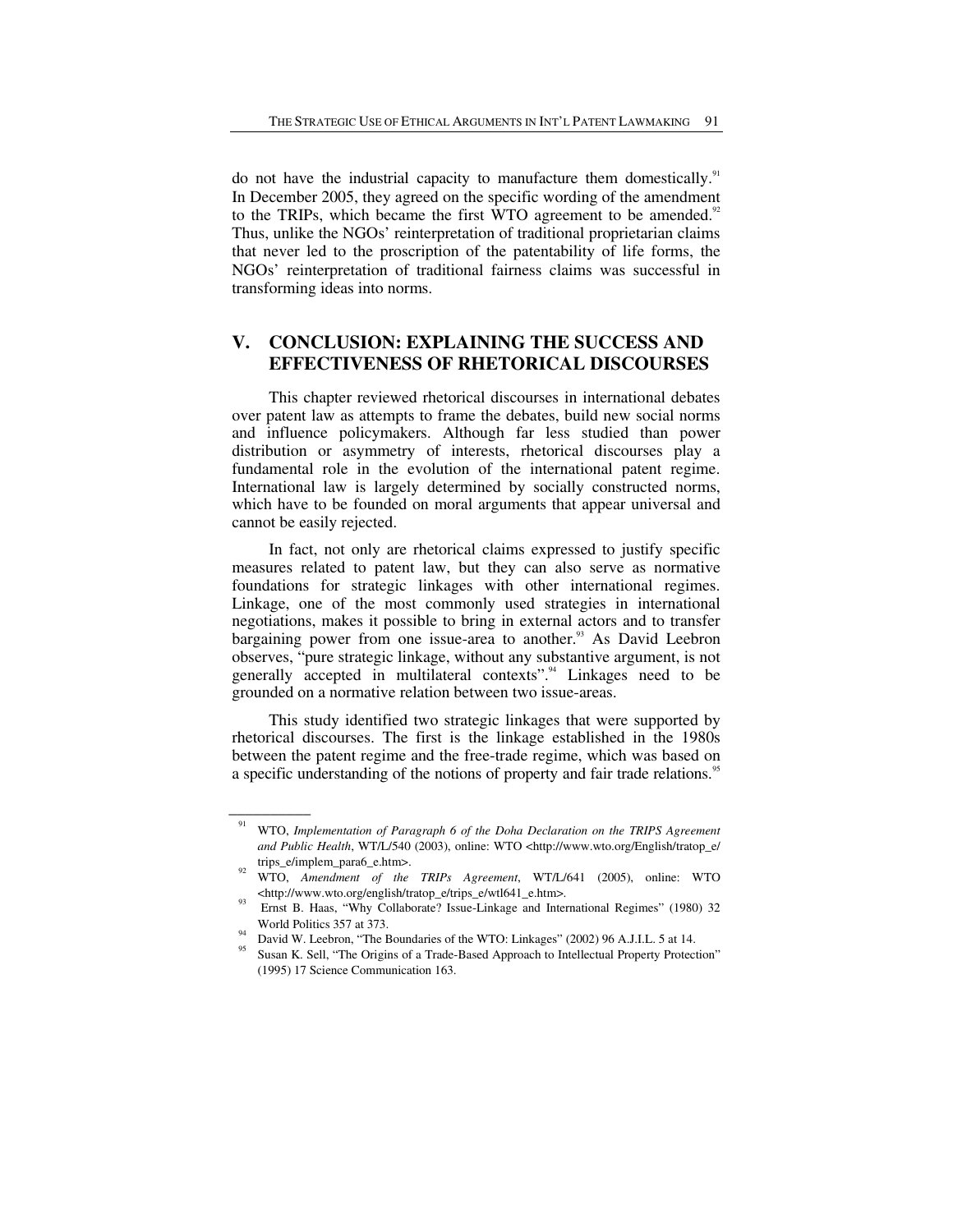Patent protection had to be seen as a liberal rather than a protectionist measure (as it was perceived during the 19th century) in order to justify the establishment of minimum international standards at the WTO. Once established, this normative linkage allowed the U.S. to use its domestic market as a negotiating tool to convince other WTO members to raise their patent standards.

The second linkage, between the patent regime and the development regime, was based on an alternative understanding of the notion of property and fairness.<sup>96</sup> Patents were portrayed as obstacles to fundamental rights, such as communities' property rights over genetic resources and the human right to health care. This second linkage strengthened developing countries' negotiating power by bringing into the debate a large number of NGOs and international organizations that support the views of developing countries.

That being said, some rhetorical discourses are more efficient than others at convincing policymakers and contributing to the establishment of new social norms. While the proprietarian discourse on biological diversity failed to introduce substantial modifications in the patent regime, the fairness discourse on access to medicines succeeded in amending the TRIPs Agreement. Of course, a wide range of other factors contribute to explain these different outcomes. But the intrinsic characteristics of respective discourses are most likely one of them, even more so when we consider the policy implication of discourses. Indeed, the proprietarian discourse on biological diversity initially suggested major changes in the regime, such as the mandatory exclusion of living life forms from patentability for all WTO members. On the other end of the spectrum, the Access to Medicine Campaign repeatedly expressed the opinion that patents were an essential part of the solution, but that more flexibility was needed for specific developing countries. The discourse supporting the Access to Medicine Campaign was more balanced and legally informed than revolutionary and doctrinal. Apparently, if policy objectives are defined in terms of incremental steps rather than radical departure, it decreases the perceived threat and favours positive response. This observation reinforces the conclusion made by Morten Bøås and Desmond McNeill:

For an idea to make an impact in a multilateral institution it must be possible to adapt or distort that idea in accordance with the dominant knowledge-system, the collective institutional identity formed around this

Laurence R. Helfer, "Regime Shifting: The TRIPs Agreement and New Dynamics of International Intellectual Property Lawmaking" (2004) 29 Yale J. Int'l L. 1.